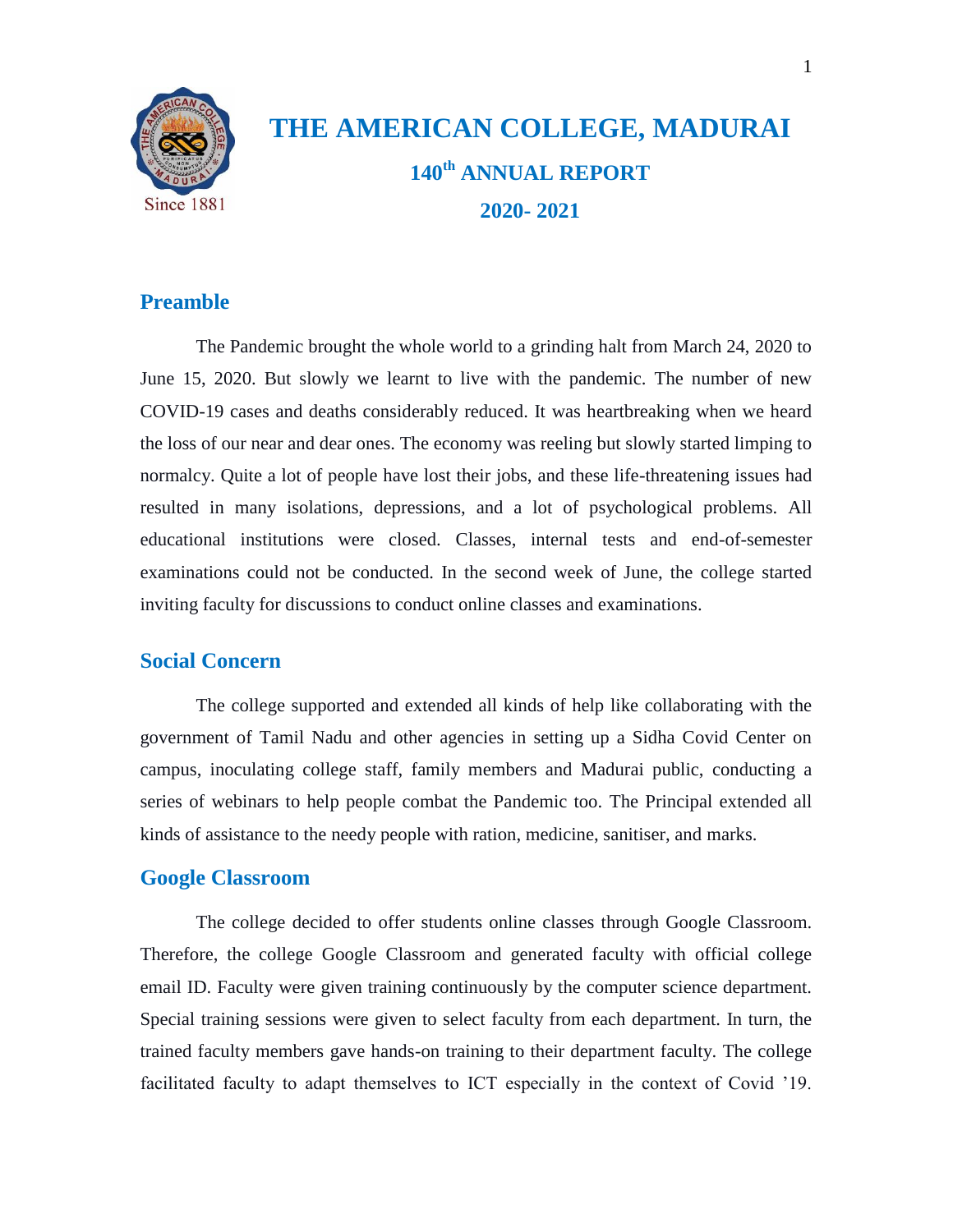Faculty were given continuous training in how to use Zoom platform and Google Meet for online teaching and Google Classroom and Google Forms for online testing.

# **Re-opening and Orientation**

The College reopened after the summer vacation on 03 August 2020. Online Orientation for all aided and SF students are held on 04 September 2020.

# **Admissions**

The college reached a new milestone in terms of student admission this year. 9563 students were admitted in various courses in the Main and Satellite campuses. It shows parents' and public's trust in the college.

# **New Courses**

With a view to meeting the societal demands, the college introduced the following programmes this academic year after the due approval and affiliation from Madurai Kamaraj University.

Main Campus

- 1. B.A. Economics (EM)
- 2. M.Sc. Visual Communication
- 3. M.Sc. Applied Psychology
- 4. M.Sc. Data Science

Satellite Campus

5. B.Sc. Data Science

6. BCA (Additional Section)

## **Certificate and Diploma Courses**

The administration encouraged all the departments to offer certificate and diploma courses at the weekends for the convenience of the public. Departments of English, Hindi, French and Visual Communication offer certificate and diploma courses at the weekends. 19 students have joined certificate courses and 26 in diploma courses. In the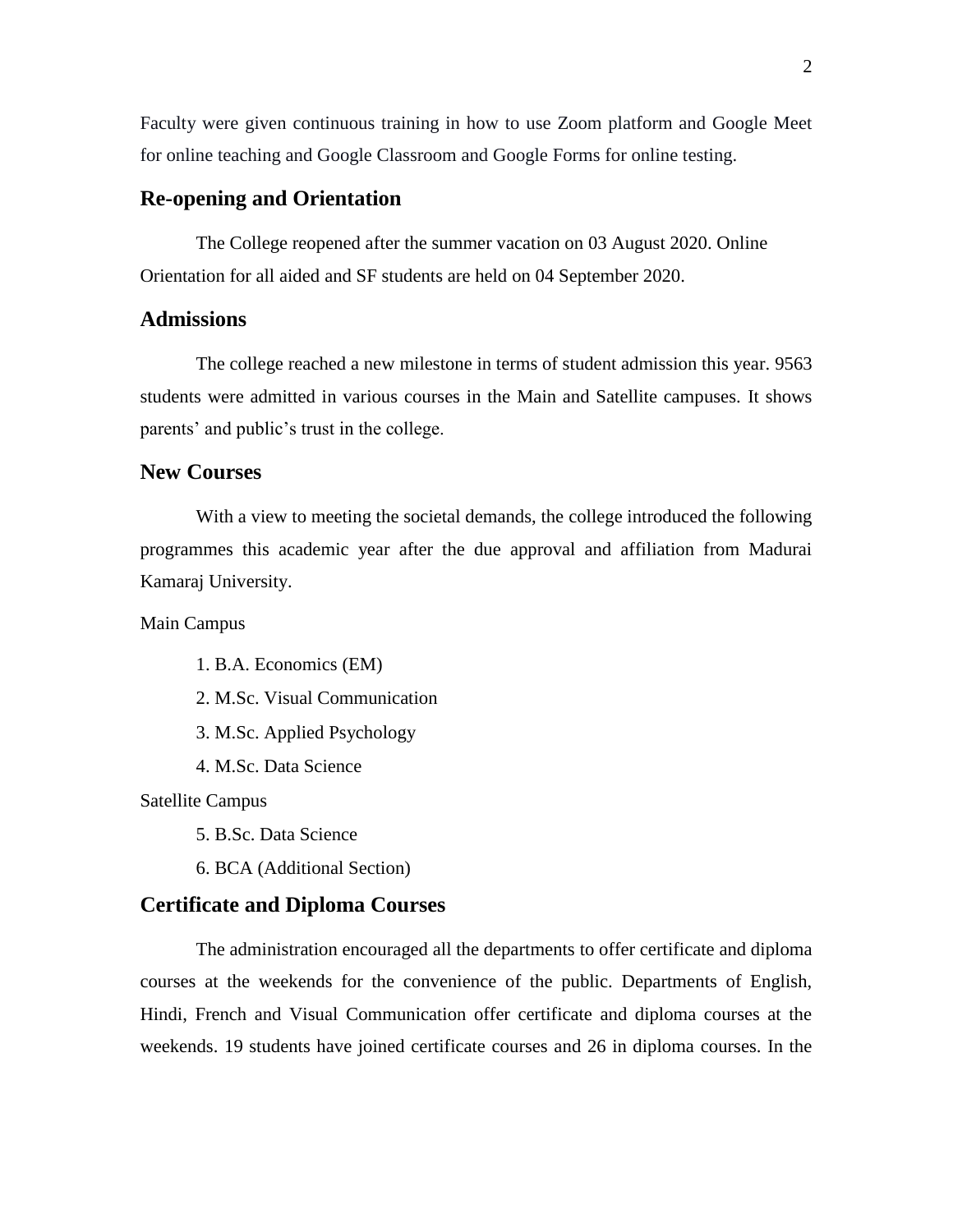course of time, other departments will join with a view to offering career-oriented courses which will encourage youths to embark on entrepreneurial ventures.

# **UGC Approved B.Voc Programmes**

- 1. B.Voc. Health & Sanitation
- 2. B.Voc. Horticulture
- 3. B.Voc. Data Science
- 4. B.Voc. Industrial Biotechnology

# **Faculty Appointments**

The following were appointed as Assistant Professors in regular vacancies:

- 1. Dr. J. Dhaveethu Raja Chemistry
- 2. Dr. R. Pazhanichamy Economics
- 3. Dr. M. Gnanamani Economics
- 4. Mr. M. Josiah Immanuel English
- 5. Dr. N. Janane English

In addition, the administration appointed 40 Assistant Professors in the management vacancies in various departments. They are all qualified as per UGC norms.

| 1              | Dr. S. Spurgeon             | <b>Visual Communication</b>    |
|----------------|-----------------------------|--------------------------------|
| 2              | Mrs. I. Grace Julia         | Commerce                       |
| 3              | Mr. A. Rajangam             | Commerce                       |
| $\overline{4}$ | Ms. Susan Anita Andrew      | Commerce                       |
| 5              | Dr. A. Bhawaani             | Hindi                          |
| 6              | Mr. Mohammed                | Psychology                     |
| 7              | Ms. Dhiya Wilson            | Psychology                     |
| 8              | Dr. S.R. Murali             | Biochemistry                   |
| 9              | Dr. S. John Livingston      | <b>Computer Science</b>        |
| 10             | Dr. M. Vasumathy            | <b>Computer Science</b>        |
| 11             | Dr. K. Sumathi              | <b>BCA</b>                     |
| 12             | Mrs. A.K.R.S. Anusha        | Data Science                   |
| 13             | Ms. D. Gandhimathi          | Data Science, Satellite Campus |
| 14             | Mrs. R. MathuPritha         | Mathematics, Satellite Campus  |
| 15             | Ms. P.K. Sharon Rubini      | Mathematics                    |
| 16             | Dr. M. Gnanamani            | Economics                      |
| 17             | Dr. R. Pazhanichamy         | Economics                      |
| 18             | Dr. S. Santhosh Kumar Jacob | Physics                        |
|                |                             |                                |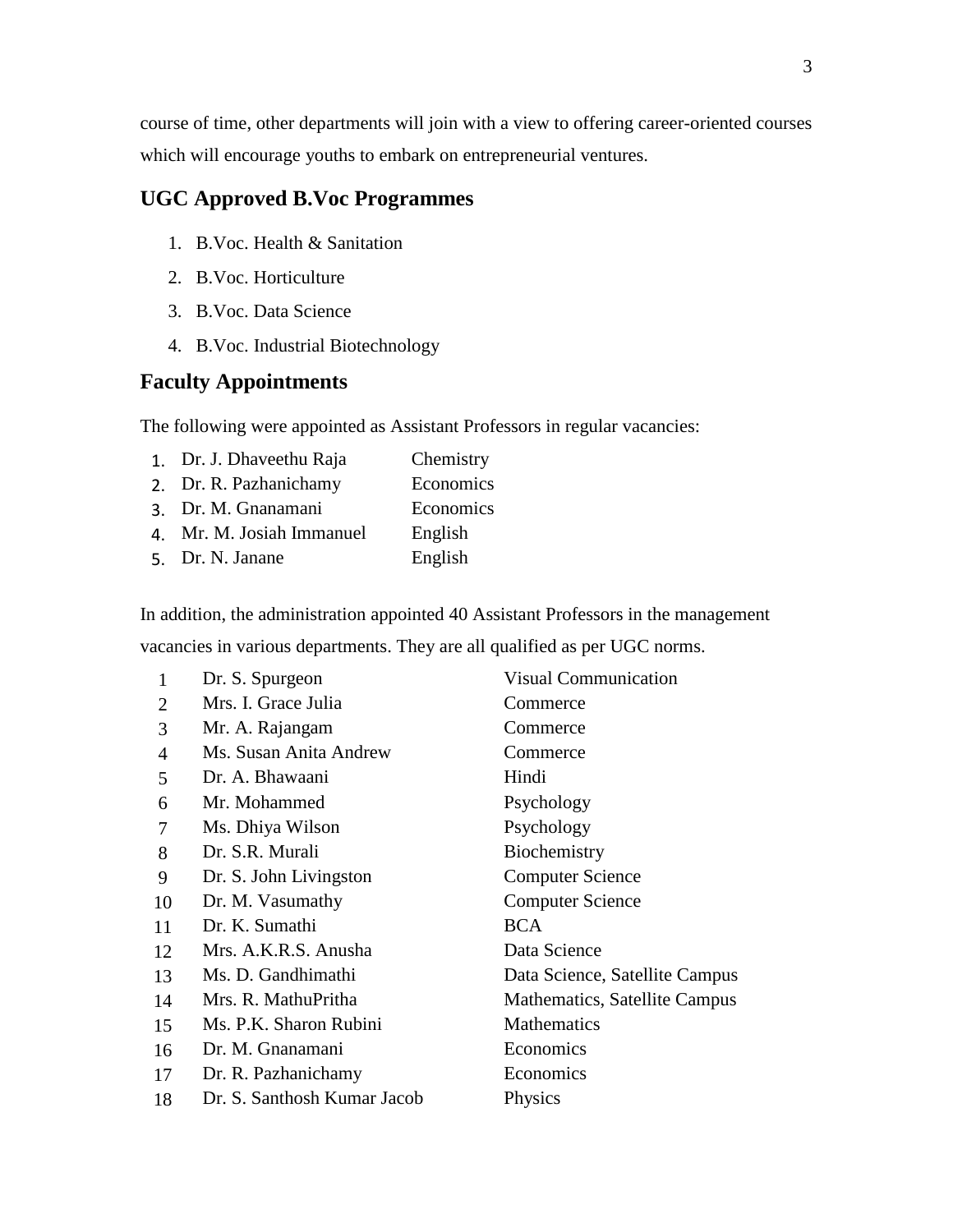| 19 | Dr. R. Seeni Syed Ibrahim       | Commerce                            |
|----|---------------------------------|-------------------------------------|
| 20 | Dr. K. Jayalakshmi              | Commerce                            |
| 21 | Ms. A. Angel SahayaAjitha       | French                              |
| 22 | Mr. M. Thangamani               | French                              |
| 23 | Dr. K. Sasirekha                | English                             |
| 24 | Ms. P. Linus Herta              | English                             |
| 25 | Mr. J. John Steward Raj         | English                             |
| 26 | Dr. S. Jothi Lakshmi            | Data Science                        |
| 27 | Mrs. P. Aileen Chris            | <b>BCA</b>                          |
| 28 | Ms. Kaveena Rebecca             | <b>Computer Science</b>             |
| 29 | Ms. SnaehaSathyan               | <b>MSW</b>                          |
| 30 | Dr. S. Alwin                    | Chemistry                           |
| 31 | Ms. K. Priyadharsheni           | Economics                           |
| 32 | Dr. N. Janane                   | English                             |
| 33 | Mr. Lentson Amos Peter Devadoss | <b>MBA</b>                          |
| 34 | Ms. P. Parvathi                 | BBA, Satellite campus               |
| 35 | Dr. C. Balaji Viswanath         | <b>BMS, Satellite Campus</b>        |
| 36 | Dr. M. Veeramuni                | <b>Mathematics Satellite Campus</b> |
| 37 | Dr. T. Vigneshkumar             | Commerce (CPA)                      |
| 38 | Ms. N. Jegadeswari              | French                              |
| 39 | Mr. J.E. Stanley                | English                             |
| 40 | Ms. Anne Evangeline Tryphena    | <b>MSW</b>                          |

# **Refresher & Orientation Programmes**

- 1. The college always encourages its faculty to update themselves by attending UGC sponsored refresher courses and orientation programmes.
- 2. Besides, the following 11 Assistant professors have attended Orientation Programmes at the University:
	- 1. Dr.D.Preethi Johnita Esther -Department of English
	-
	- 3. Dr.R.Mary Sophia Chitra Department of Commerce
	- 4. Dr. J. Wilfred Samuel Raj Department of Mathematics
	-
	- 6. Mr. L. David Rajkumar Department of Mathematics
	-
	- 8. Mrs.B.Jenita Sathya Priya Department of Zoology
- 
- 2. Mrs. R.Jennifer Department of Tamil
	-
	-
- 5. Mrs. S. Christy Deva Suba Department of Mathematics
	-
- 7. Dr.H.Lourduraj Department of RPS
	-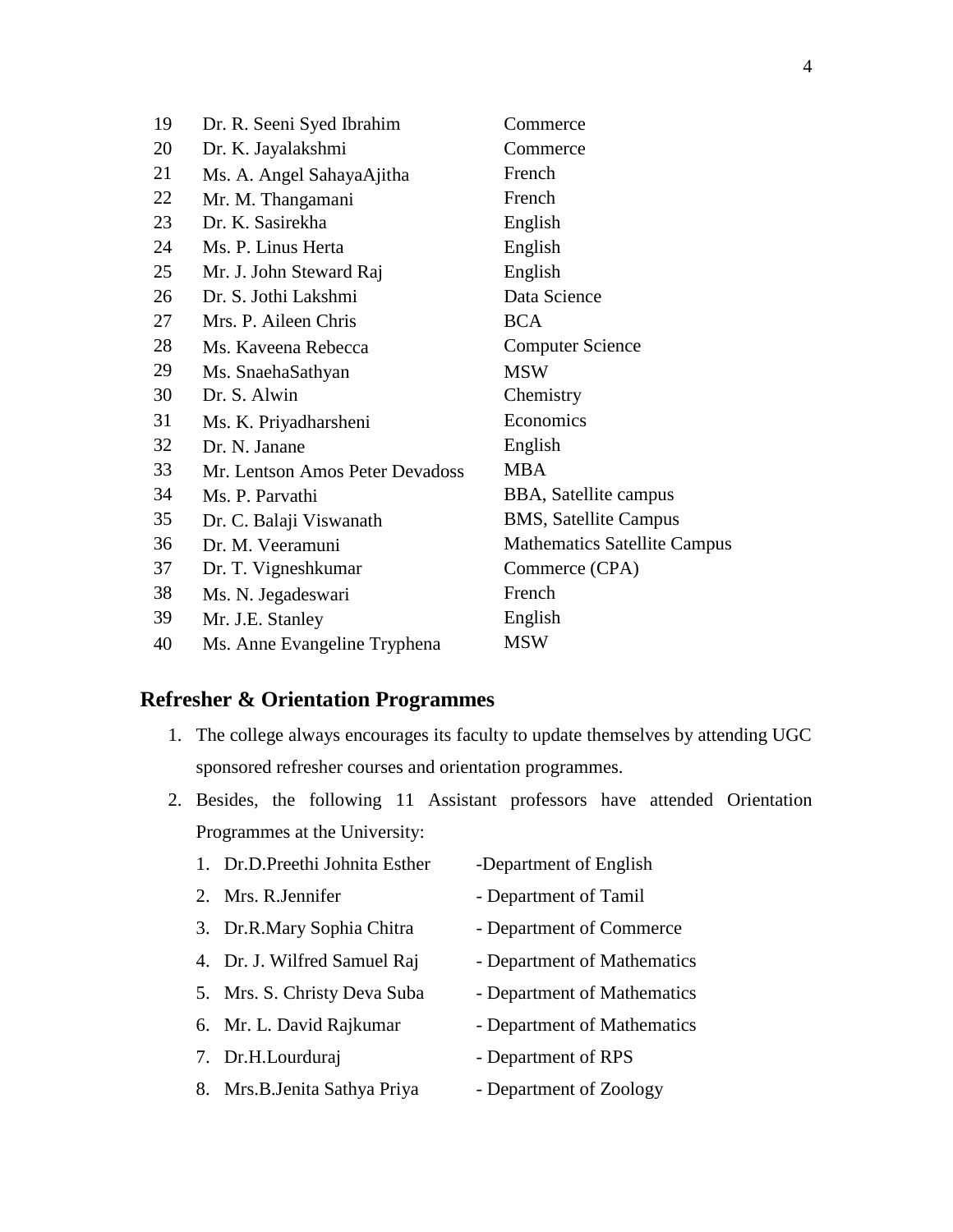| 9. Dr.A.JohnSanjeevKumar | - Department of Data Science        |
|--------------------------|-------------------------------------|
| 10. Dr. K. Sumathi       | -Department of Computer Application |

3. The following 7 Assistant Professors from different departments attended refresher courses at the University:

| 1. Dr. R. Daphine            | - Department of Physics   |
|------------------------------|---------------------------|
| 2. Dr. S. Balakrishnan       | - Department of Tamil     |
| 3. Mr. M. Meenakshi Sundaram | - Department of Tamil     |
| 4. Dr. P. M. Anurama         | - Department of RPS       |
| 5. Dr. T. Anita Caroline     | -Department of English    |
| 6. Dr. S. Johnson Raja       | - Department of Chemistry |
| 7. Dr. R. Sanjay             | - Department of Botany    |

# **Award of PhD to the Faculty Members**

The following faculty members have been awarded PhD:

- 1 Mrs. B. Kannammal Devi in Hindi
- 2 Dr. R.Medona Mary in Zoology
- 3 Dr. S. Shanmuga @ Mohana in BVC
- 4 Dr. S Stanley in Tamil
- 5 Dr. W. Prince Ernest in RPS
- 6 Dr. H. Renuka in BCH
- 7 Dr.Jasmine Issac in English
- 8 Dr. K. Moorthy in Physics
- 9 Dr. P. Kala in PED
- 10 Dr. E. Keren Judi in CMC
- 11 Dr.M.Veeramuni in Mathematics

# **Faculty members who have NET/SET Cleared**

The following faculty members cleared SET/NET during the period since May 2021:

<sup>1</sup> Ms. G. Dhivya in Commerce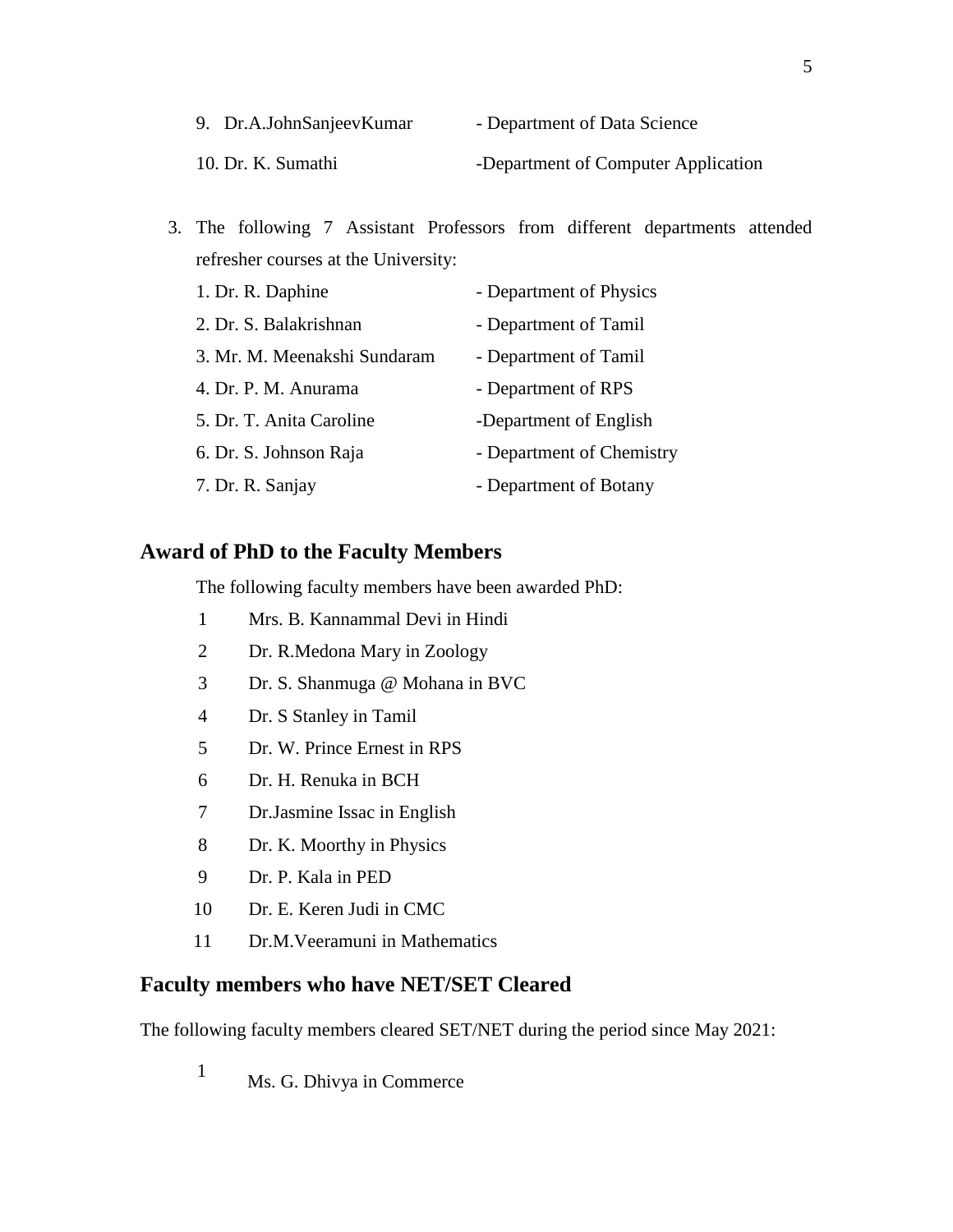- <sup>2</sup> Ms. Gayathri Rajkumar in BIT
- <sup>3</sup> Mr. S. Vijay Malik Raj in MBA
- <sup>4</sup> Mrs. Nancy Immanuel in MBA
- <sup>5</sup> Mr. S. Vigneshwaran in Mathematics
- <sup>6</sup> Mr. J. John Paul in English

## **MOUs with International Institutions and Organizations**

- 1. An MoU was signed with Ureka Education Group, Oxford Science Park, United Kingdom on  $10^{th}$  November 2020
- 2. An MoU was signed with Dr.H.B.Vincent Hana Medical Suppliers (L.L.C), Dubai, U.A.E on  $15<sup>th</sup>$  June 2020.

### **Government Scholarships**

349 BC & MBC students received Rs.6,39,801/- as scholarships from the government of Tamil Nadu. 262 SC & ST students received their scholarships amount Rs.15,27,222/- from the state government and also Rs.2,88,000/- minority scholarships received from government of Tamil Nadu.

## **Conference, Symposium, Workshop**

- 1. Tamil Department conducted a five day international webinar entitled "Tamil Illakiyamum Maruthuvamum", a two – day national webinar in the title "Tamil Mozhi Kalvi" and a three – day international level virtual conference entitled "Therkaasiya Naatuppura Panpaatil Panuvalaakamum Nigazhvaakamum".
- 2. Department of Physics conducted an international webinar: "Recent Trends in Advanced Material Science" on 19-06-2020.
- 3. Department of Physics (SF), The American College conducted a national level e quiz in physics - "Higher Order Thinking Skills" on 09 & 10 July 2020 through online platform. Around 670 participants benefited through this online activity.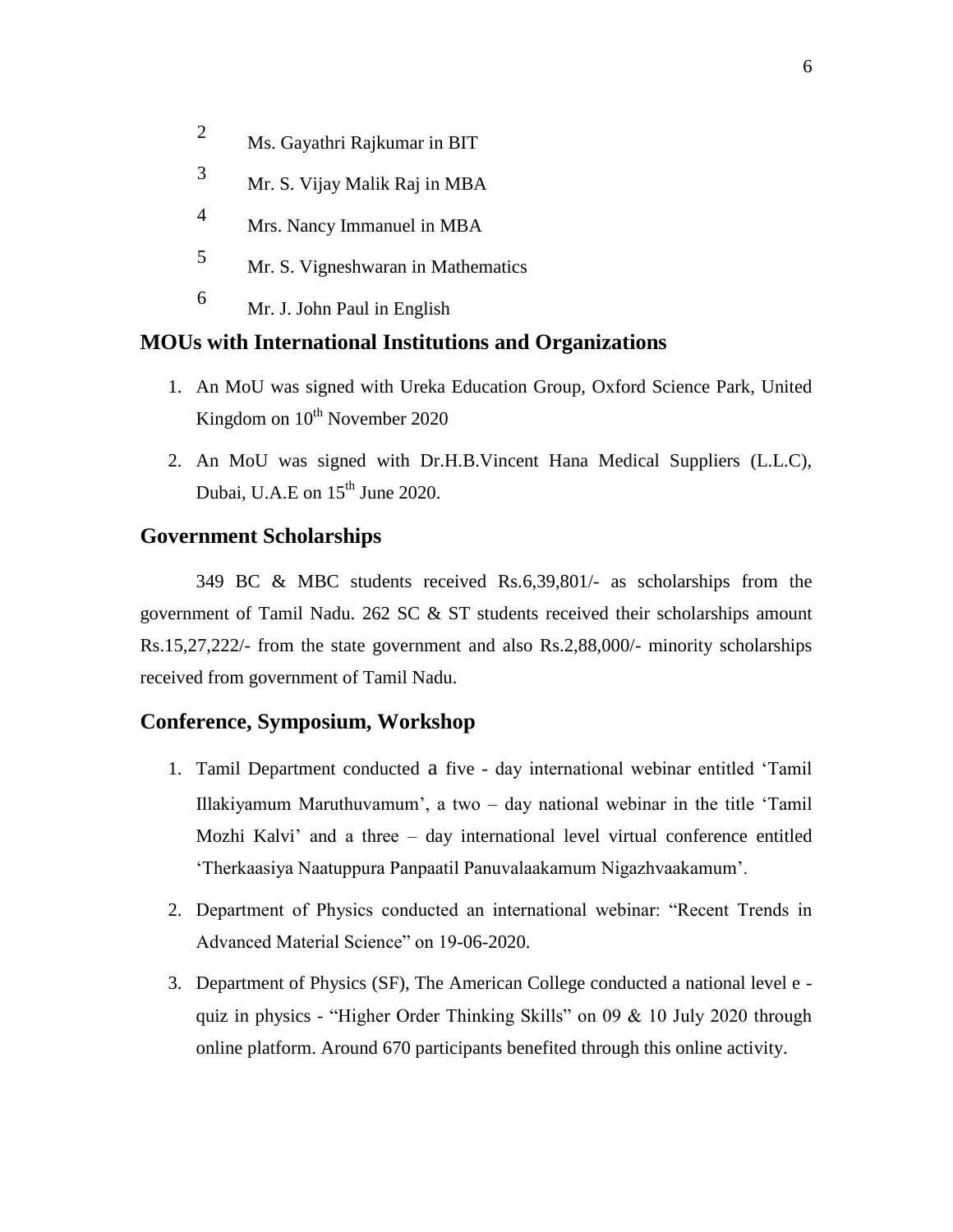- 4. Department of Chemistry organized American College Chemistry Webinar Series – III, national webinar on "Solving Challenging problems in Chemistry Using Computational Chemistry and Machine Learning", a national level webinar – II on 05, 14 and 23 June 2020 respectively and an international webinar – III & IV were organized 28 June 2020 and 14 August 2020 respectively.
- 5. Department of Botany organized an international webinar on "Trends in Plant Biology" on 1st June 2020. Around 250 participants have attended online internationally.
- 6. Department of Economic organized four national webinars on "Covid 2019 and Indian Economy", "Covid 2019 and its Impact on Labour Issues", "Covid 19 and its impact on India"s External Sector " and on "Covid 2019 and Indian Industry Challenges Ahead " in June 2020.
- 7. Department of Religion Philosophy and Sociology organized a webinar on "Philosophical Trends & Liberation", addressed by Dr. S.Lourdunathan, Arul Anandar College, Madurai held on 11th July 2020.
- 8. Department of Physical Education conducted a one- day national webinar on "Management in Sports Science 2020" on 01.07. 2020 and a one- day international webinar on "Modern Technology in Physical Education and Sports 2020" on 29.08. 2020.
- 9. Department of Biochemistry organized a Two-day International Webinar on "Research Avenues in Biochemistry" on 11 & 12 June 2020 that included 6 sessions.
- 10. Department of Business Administration organized 6 webinars.
- 11. Department of Business Administration (Satellite) in collaboration with Bombay Stock Exchange Ltd organized an online investor program on "Principles of Investing in Stock" with expert Ms.Marina Jose Kanjikal on 10.04.2021 through Google meet.
- 12. Department of Management studies organized six webinars on topics "Recent Trends in Capital Market" on 15.06.2020, "Digital Marketing" on 20.07.2020, "The Power of Emotions" on 29.09.2020, "Build your Profile" on 12.09.2020, "Insurance Principles & Practices" on 19.09.2020, "Insight into Employee Payroll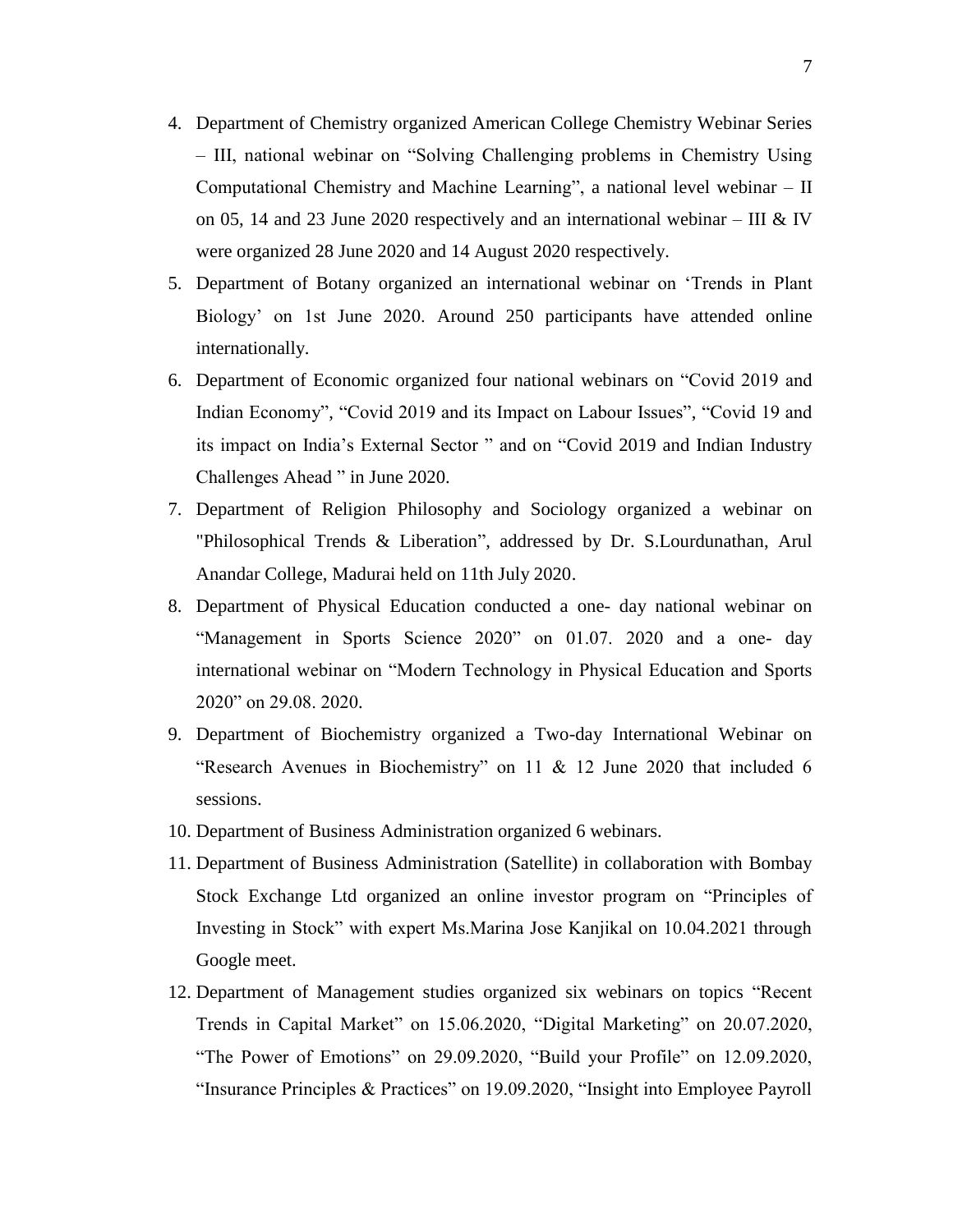and Employee Engagement" on 10.10.2020 and a Panel Discussion on Inclusive Education on 15.07.2020.

- 13. Department of social work in collaboration with International Justice Mission (IJM), Chennai organized a national level webinar on the theme "Human Trafficking and COVID-19" on 4th July 2020.
- 14. Department of Social Work in collaboration with YUVA Advocacy Forum, Chennai organized two workshops through online on "Structure of Government", "Right to Information Act 2005" and "Laws Every Indian Citizen must know."
- 15. Department of Visual Communication organized webinar on Positive Journalism during Crisis held on 28.05.2020 with resource person: Ms Induja Ragunathan, Editor, Your Story Tamil
- 16. Department of Visual Communication organized webinar on "Basics of Cinematography" on 08.06.2020 and 09.06.2020 with Mr. Vijay Armstrong, Cinematographer as resource person
- 17. Department of Visual Communication organized webinar on "The Art of Anchoring- How to become RJ and VJ" on 17.07.2020 with resource Person, Mr Karthik Gonsalvez, MD of A2z4events
- **18.** Department of Visual Communication organised a special Lecture on "Basics of Radio Programming and Production" with resource person Ms Gayathri, Station Head, Kadal Osai FM, Pamban, Rameshwaram, on 22.12.2020 for M.Sc. 1st Year students
- **19.** Department of Visual Communication organized an online workshop on Challenges in Event Photography organised on 19.08.2021 with Mr. C Sathish, Alpha Expert, Sony India Pvt as resource person.
- 20. Department of Food Science & Nutrition organized a guest lecture on "Organic Farming "through the platform google meet. The Guest speaker, Ms. Shreebala Ajith, Agricultural officer, Krishi Bhavan Kalamassery, Ernakulam, Kerala enlightened the students on the importance and the unique nature of organic farming.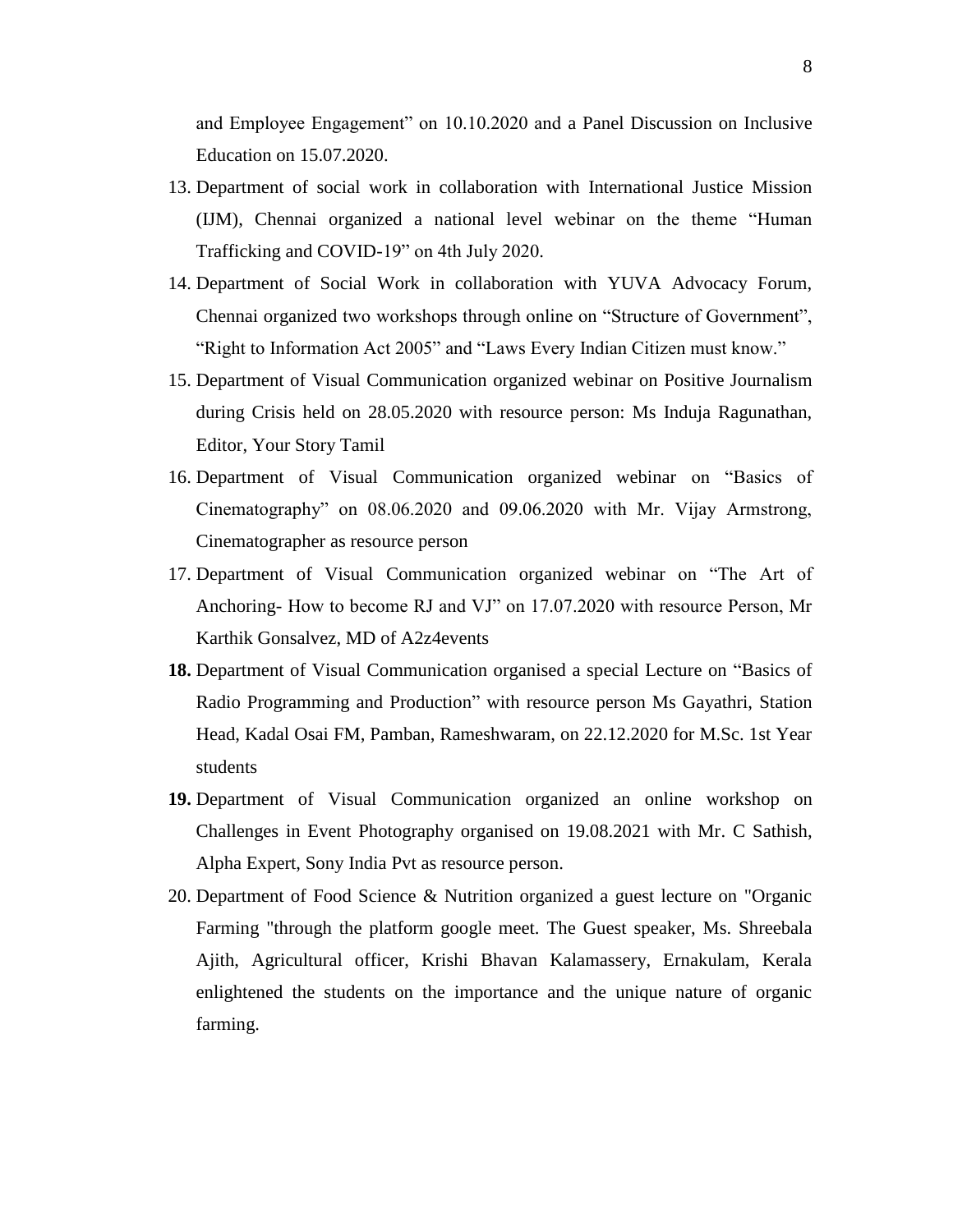- 21. Department of Information and Technology organised a seminar on "Soft Skill Development" for III-year BIT students and a seminar on "C Program with emphasis on Industrial Applications" for I-year BIT students.
- 22. Department of Microbiology organized a two-day virtual international conference entitled **"**COVID-19 -Recent Updates and Current Advances**"** and E- certificates were provided to 700 participants.
- 23. Department of Microbiology organized a national virtual conference (TNSCST Sponsored) on "Human Microbiome at the Interface of Health and Disease and 600 participants are benefitted.
- 24. Department of Computer Application organized a seminar on "Software Development Program" on 23rd January 2021 with Dr. G. Sophia, Associate Professor, Lady Doak College, Madurai
- 25. Department of Computer Application organized a webinar on "The Opportunity on Animation Fx and its Real-World Functionalities" on  $12<sup>th</sup>$ March 2021. Mr.S.Athithan,3D Animator and vFx Artist, Hubra Info, Madurai, was the resource person of the webinar.
- 26. A Red Hat Certification Awareness Program was organized by MCA department on Feb 9, 2021.
- 27. AACIC LAB Organized four webinars on Electroanalytical Techniques, Spectroscopic Techniques and Analytical Techniques and FT/Ir demonstration for Chemistry and Microbiology students through Lab Visit.
- 28. Department of English organized a national webinar on "Cultural Studies" on 25th June 2020 with Dr. Uma Maheshwari Bhrugubanda, Assistant Professor, EFLU, Hyderabad as resource person.
- 29. Department of English organized an international webinar on "Energy Humanities" on 09th July 2020 with Dr.Imre Szeman, University Research Chair Professor, University of Waterloo, Canada as resource person.
- 30. Department of English organized an international webinar on Indian Literature on 27thJuly 2020 with author Jaishree Misra as an interactive Meet Your Author session.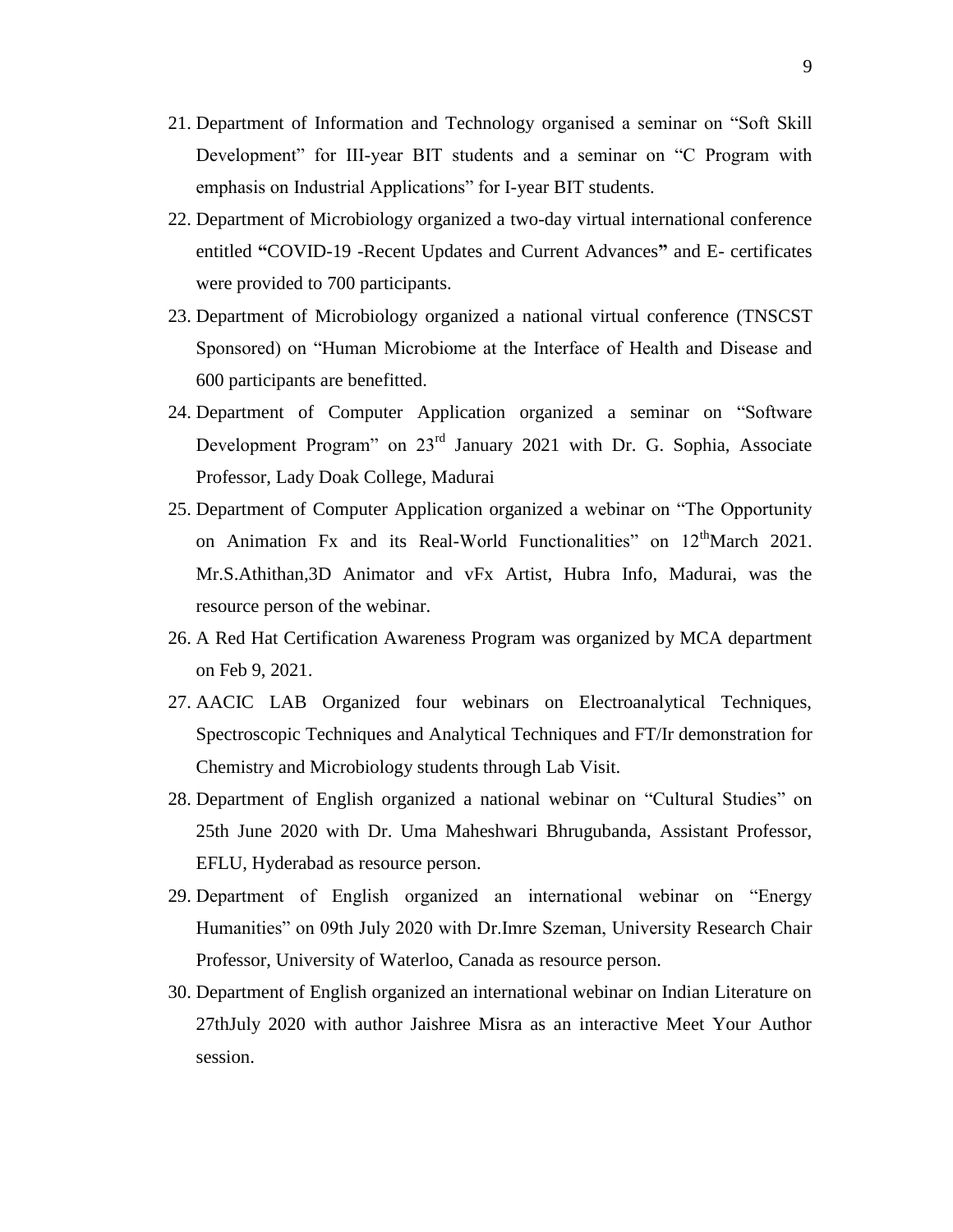- 31. Department of English organized an online workshop on "Content Writing and Employment Opportunities" on 27th April 2021 with Mr. S. Annamalai, Senior Journalist as resource person.
- 32. Department of Data Science (B.Voc) organized an online Invited Talk programs on "Short takes on Craftsmanship and Detours" and "Career Opportunities in Data Science" and a seminar on "Importance of International Certification" I year-B.Voc (Data Science).
- 33. Department of Industrial Biotechnology (B.Voc)organized webinar on "Recent Trends on Industrial Biotechnology" on 16.03.2021 and "Microbes,an omnipotent magic lamp; but we should know how to ask" on 22.09.2021 and a workshop on "Laboratory Techniques in Biotechnology" on 20 &21 October 2021.

## **Reports from Departments**

Academic and extracurricular departments are the backbone of the college because it is where most of student-learning experiences are provided. As the number of departments and their activities keep on increasing every year, I will present only the bird"s eye view of each department. All minute details will be included in the college magazine and in the college website.

## **Tamil**

Our Faculty, Mrs. M. Sengol Mary, Dr. B. Hendry Julius, Dr. A. Boomiselvam, Dr. N. Govindarajan, Dr. J.S. Gigi Christobel, Dr. J. Prince, Dr. R. Stalin, Dr. P. Johnson, Mr. C. Melvinraja, Dr. M. Daniel & Mr. P. Jil Daniel Thangaraj presented and published papers in various national seminars, international seminars & Journals.

#### **Hindi**

Mrs. B.Kannammal Devi had published papers in UGC Care Group I approved journals. Dr. A Saframma, Mrs. B.Kannammal Devi, Mrs. M.N.S. Jeyanthi, Mr. G.Rajesh Kannan, D.Jelastine Irudayaraj, Dr.A. Bhawaani had published papers in seminar proceedings, international and national seminars. D. Jelastine Irudayaraj and G. Rajesh Kannan, has participated in Faculty Development Programs. Dr.A.Bhawaani was invited as resource person in international and national seminar.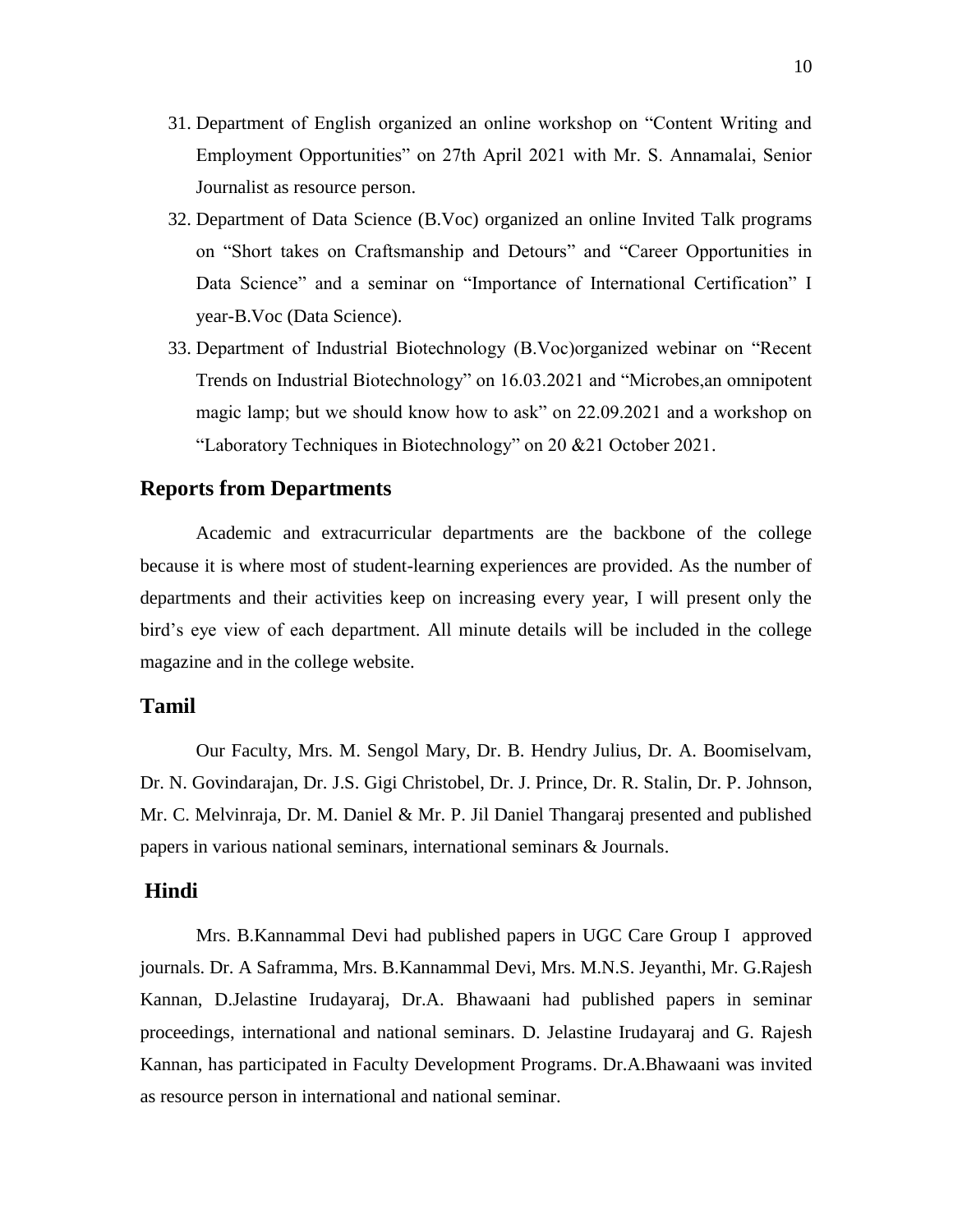# **French**

Student A. Varshashri (18FRS19) had completed DELF B1 in March 2021.

# **English**

Dr. J. John Sekar Dr. M. Rajendra Pandian, Dr. J. Paul Jayakar, Mr. K. Ravi, Dr. T. Anita Caroline, Dr. D. Preethy Johnita Esther, Ms. G. Bercy, Ms. V. Sharon Susannah, Ms. O. Alisha, Mr. J. John Paul, Ms. K. Jasmine Jeba Malar and Dr. M. Jasmine Isaac have published a total of 23 articles in various UGC-CARE and other journals. Mr. Joseph E. Ahiman Benitez published a short story "Corona Rush" in *Covid-19 Pandemic Stories Vol I* and a poem "Corona an Eye Opener" in *Covid-19 Pandemic Poems Vol III* by Cape Compton Publishers. Mr. V. P Sagimaynonathan has participated in The Berchmans Autumn School of Critical Theory 2020 conducted by St. Berchmans College, Changanacherry, Kerala in collaboration with the University of Wales Trinity Saint David Lampeter, United Kingdom. Dr. T. Anita Caroline attended UGC sponsored online refresher course in English from 6th January to 19th January 2021 offered by HRDC and Pondicherry University. Volume 10 (special issue), and volume 11 of *The American College Journal of English Language and Literature* (ACJELL), a peer reviewed international journal was published. VetrivelBharathi (19ENS68) has published his poetry collection in Tamil, titled *MuttalinKavithaigal* in October 2020.

#### **Mathematics**

Department of Mathematics has organised a three days webinar on "Mathematical, Computational Intelligence And Engineering Approaches to Health care, Business and Tourism Analytics 2020" from 20.12.2020 to 22.12.2020 and three days webinar on "Hacks & Tips: CSIR-UGC- NET Examination in Mathematics" from 6.7.2020 to 8.7.2020.

Dr. M. Davamani Christober, Mr. A. Chellaram Malaravan, Mr. A. David Christopher and Mr. A. Wilson Baskar have published two papers each, Dr. A. Amutha has published four papers and Mr. J. Loyala Foresith Spencer, Mr. A. Antony George published one paper each in International Journals.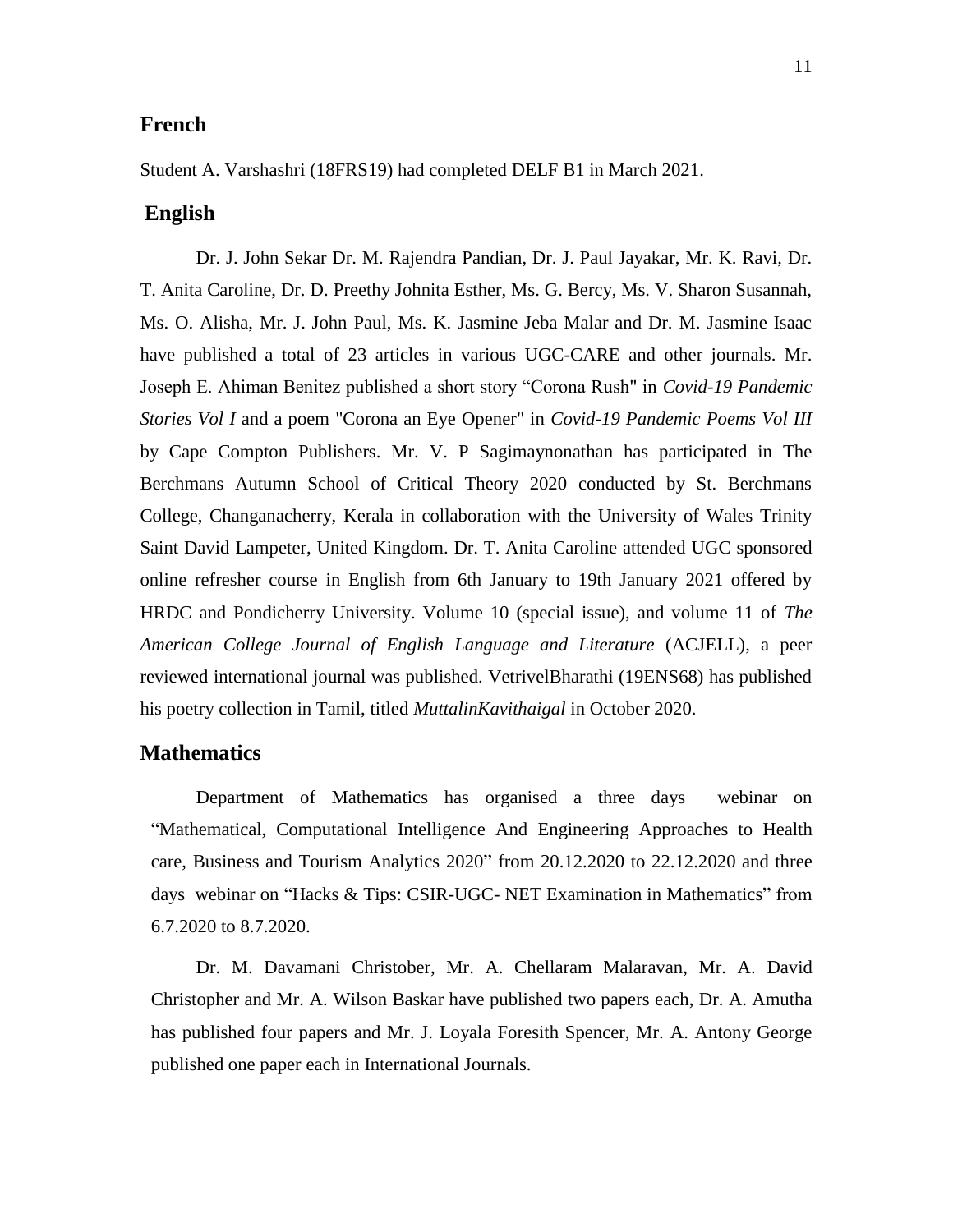## **Physics-Aided**

Our faculty members had published 14 research articles in the Peer-reviewed International Journals and one Book Chapter in an International Peer reviewed on-line Book. A. Jerom Samraj (19 PGP 12) cleared the CSIR-NET Exam in the year 2020

Students of Physics department participated in the Commemoration of Dr. K. S. Krishnan Birth Anniversary on 4<sup>th</sup> December 2020, organized by the Dr. K. S. Krishnan memorial Trust in which Ms M. Vaishnavi (19PHS62), Ms Subhashree (19PGP34) and Ms S. Subhashini (19PGP29) won prizes and received cash awards.

#### **Physics -SF**

Inauguration of UG Association was held on  $22<sup>nd</sup>$  March, 2021 with Dr. J. Fermin Angelo Selvin from SVN College, Madurai as chief guest. 4 Students and 1 faculty member participated in an online Symposium on "Synchrotron Science & Technology" organized by Bhabha Atomic Center, Mumbai as part of the National Science Day Celebrations. A Solar-powered cycle as an alternative to fuel-powered motorbikes was engineered by Mr. Dhanush of 18 PHS batch. It was selected to be presented for an award show at Kurukshetra, an international techno-managerial fest conducted by the College of Engineering Guindy. Ms M Vaishnavi of 19 PHS batch was awarded the first prize of Rs. 4000/- for the Quiz competition held during the Commemoration Function of Dr K S Krishnan Birth Anniversary, organized by Dr K S Krishnan Memorial Foundation Trust, on 4th December 2020.

### **Physics (Satellite)**

Dr. R. A. J. R. Sheeba had published two research papers. Dr. D. Durai Manoharadoss Prabaharan, Dr. R. A. J. R. Sheeba, Dr. S. Santhosh Kumar Jacob attended international and national webinars. Dr. R. A. J. R. Sheeba, Dr. S. Santhosh Kumar Jacob had attended faculty development programs

## **Chemistry**

Dr. J. Helen Ratna Monica, Dr. C. D. Sheela, Dr. B. Kirthika Rani, Dr. K. Karthick Kumar, Dr. Y. Brightson Arul Jacob, Dr. J. Dhaveethu Raja, Dr. Y. Brightson,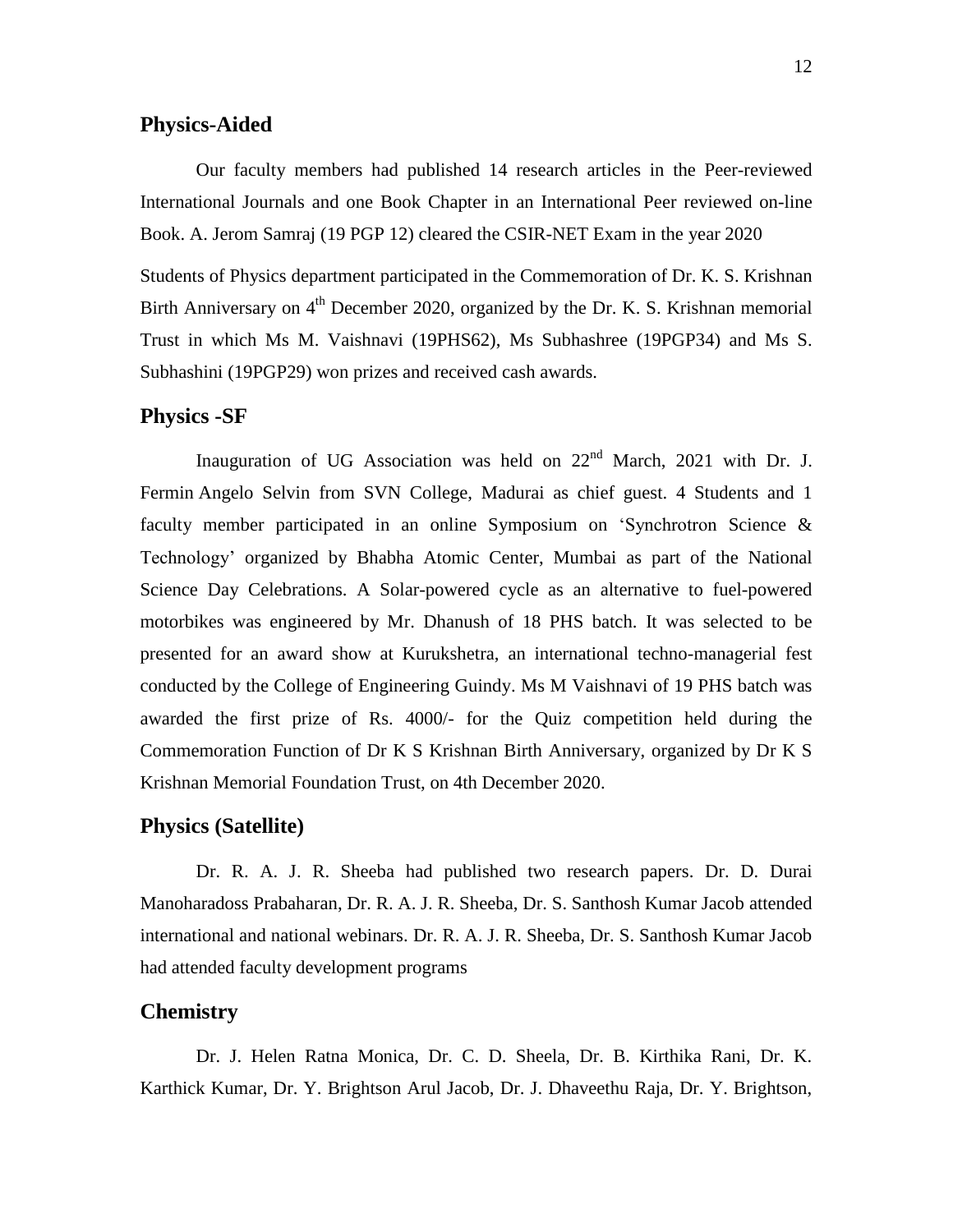Dr.R.Ebenezer, Dr. T Christopher Jeyakumar, , Dr. A Jancirani, Dr. Nazeera Banu, Dr.S.Johnson Raja, Dr. Angelin published their research findings in reputed national and international Journals. Dr. J. Dhaveethu Raja and Dr. T Christopher Jeyakumar presented papers/poster in national and international seminars/ conferences. Dr. S. JohnsonRaja, attended online Refresher Course on "Theoretical and Computational Chemistry" and Dr. A.Jancirani, attended online Faculty Development Programme (Online Series - I) on "Recent trends in nanomaterials". V. Mani Kandan of II M.Sc Chemistry qualified CSIR-UGC NET(JRF) 2020 and GATE 2021 and S. Hari Prasad of II M.Sc Chemistry qualified CSIR- UGC NET(JRF) 2021. A. Mohammed Kalibullah and A.Palani Ganesh of III B.Sc Chemistry were qualified in JAM 2021.

## **Botany**

Dr. G.C. Abraham had published many research papers in international journals. Ms. J. NithyaKamalam presented a paper and won third prize in an international web conference organised by the Department of Biotechnology, Dwaraka Doss Goverdhan Doss VaishnavCollegs, Chennai on 17th & 18th February 2021. M.Dhanasekaran, participated in the virtual roundtable on "COVID-19 Pandemic: Impact and Strategies for education sector" organized by INYAS. Dr. D. Stephen, Dr. R. Sanjay, Ms. J. NithyaKamalam participated in various refresher courses. Mrs. P. Gunasundari, Dr. A. Balamurugan attended many Faculty Development Programs. R.Sanjay, Ms. J. NithyaKamalam, Dr. A. Balamurugan, Dr. J. Thambiraj, Dr.M.Dhanasekaran participated in international, national and state level webinars and online conferences.

## **Zoology**

Department of Zoology celebrated Darwin Day with India"s youngest Paleontologist Ms. Aswatha Biju's talk on "Evolution of Organisms" and World sparrow day by distributing artificial sparrow nest to the public to create awareness. Dr. A.Joseph Thatheyus, Dr. P. Velladurai, Dr. T. Angeline, Mr. M. Rajesh, Dr.T.Sivaruban, Mr. K.J. Dhananjeyan, Dr. P.Dailiah Roopha, Mrs. J.Stella Mary, Dr. H. Raghuram and Dr.R.Medona Mary had published many research papers in reputed journals. Dr. T. Angeline had submitted three sequence in Genbank. Dr.A.Joseph Thatheyus, Dr. P. Velladurai, Dr. T. Angeline, Dr.T.Sivaruban, Mr. K.J.Dhananjeyan, Dr. P. Dailiah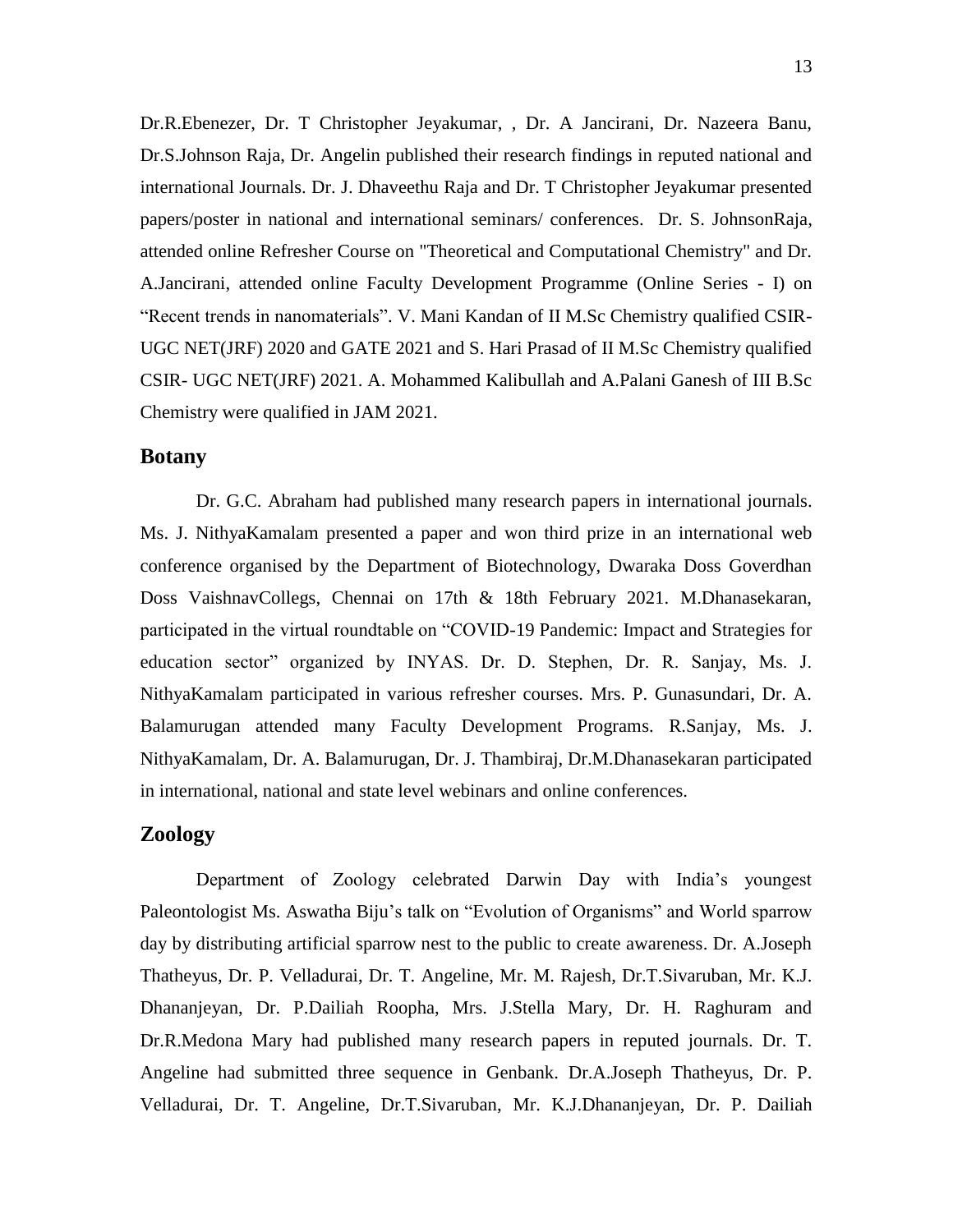Roopha, Mrs. J. Stella Mary and Dr. R. Medona Mary participated in international and national webinars, conferences and workshops. Dr.A.Joseph Thatheyus, Dr.P.Dailiah Roopha, Mrs. J. Stella Mary, Mrs. B. Jenita Sathya Priya and Dr. R. Medona Mary attended faculty development programs. Dr.T. Angeline attended MHRD sponsored faculty training programs. Mrs. B. Jenita Sathya Priya attended UGC sponsored Faculty Development Program and obtained "A" grade. Mr. M. Rajesh, Dr. T. Angeline, Dr.H.Raghuram have chaired as resource person in international conference and workshops, special lectures. Mr. M. Rajesh has been resource person in several webinars and Radio Shows.

#### **Economics**

Dr.M.Yesurajan published a book, *Barriers To Entrepreneurship Development For Women Refugees: An Analysis Of Review Of Literature Challenges In Higher Education: In Covid 19 Panedemic*. Dr.T.Selvakumar participated in many international and national webinars, workshops and faculty development program . He presented papers in international conference and UGC sponsored international seminar and published an article on "COVID-19 and its Impact on Indian Economy 2020" in International Journal of Business and Economics Research. Dr.T.Selvakumar, Dr.S.Vanitha and Dr.M. Sheela attended faculty development programme on "Pedagogy and Research Methods". Dr. R. Murugan completed a refresher course on "Indian Economy Exploring New Economic Opportunities in Post Pandemic World"

#### **Commerce**

Mr.J.Justin Manohar, Dr.S.C.B.Samuel Anbu Selvan, Dr.R.Mary Sophia Chitra, Dr.D.kanakavalli, Dr.P.Mangayarkarasi, Prof. Mohamed Hussain, Prof.R.Sundareswaran, Dr.R.Seeeni Syed Ibrahim, Prof.C.Jameslyn Vithya, Dr.R.Arunsunilkawaskar, Prof.C.Joselyn Nithya, Dr.B.Ussaima, D.Jebaselvi Anitha, Dr.E.Keren Judi, Dr.T.Gnana Gowsalya, Sally M, Dr.N.Bairavi and G Dhivya participated in many international and national webinars, conferences and workshops. Sally M had attended online Faculty development programs conducted by University of Madras and The American College, Madurai. Dr. S.C.B.Sam Anbu Selvan had edited journals and published chapters in international and national journals and total of 37 papers were published in Journals with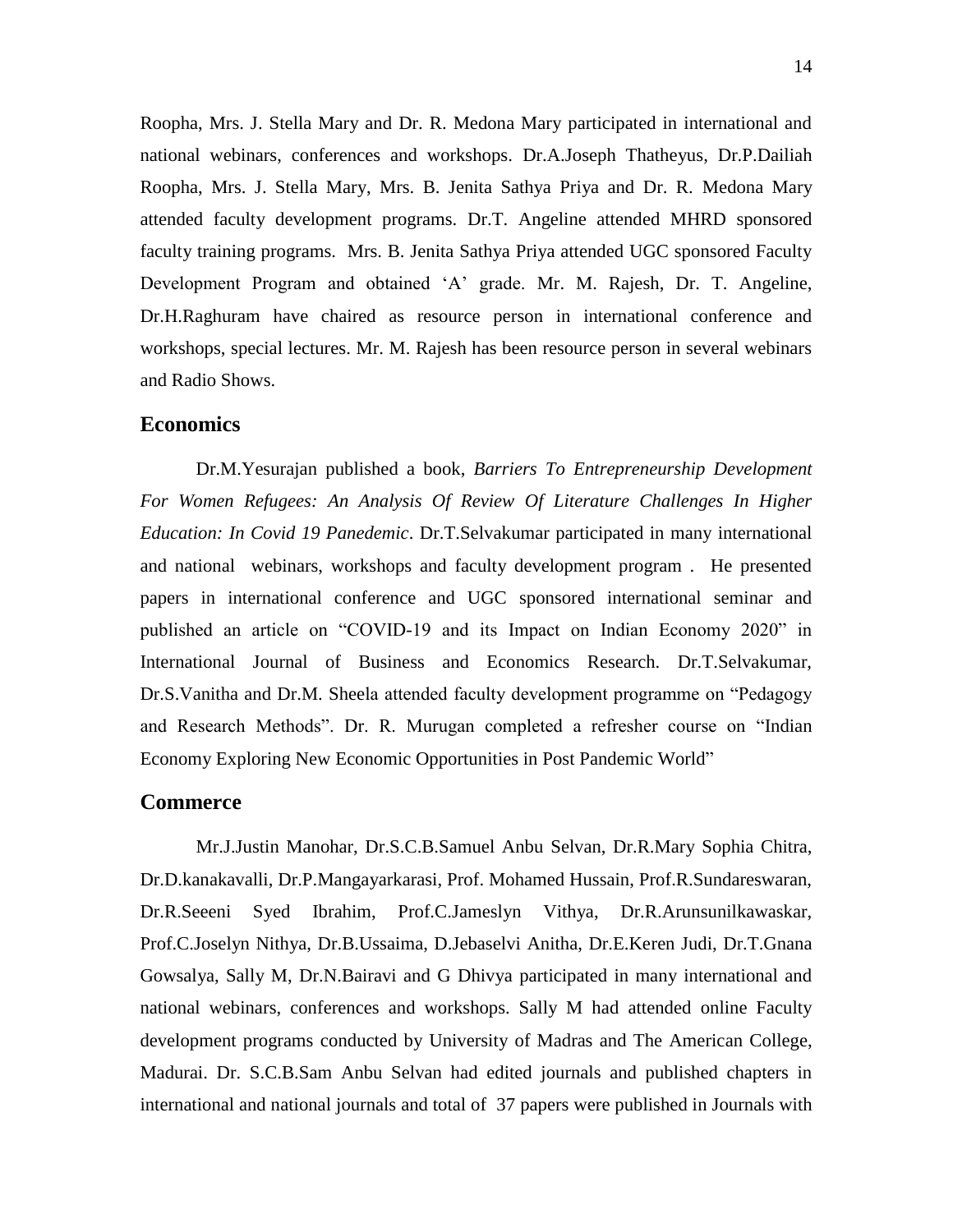ISSN by our faculties. Dr.S.C.B.Samuel Anbu Selvan participated in UGC sponsored webinar on "Research Ethics" organized by UGC - Human Resource Development centre Madurai Kamaraj University, Madurai on 11.09.2021 and was invited as resources person in various colleges including ICSSR-SRC sponsored programs. 11 students cleared their CMA Intermediate and 25 students cleared CMA foundation.

# **RPS**

Dr. P. Arulappan, Dr.P. M. Anurama, Dr. M. A. Shahul Hameed, Dr. V. Krishna Jothi served as resource persons in special lectures and webinars. Dr.P. M. Anurama presented papers in international conferences. Dr. P. Arulappan Dr.P. M. Anurama, Dr. M. A. Shahul Hameed, Dr. H. Lourduraj, Mr. W. Prince Earnest and Dr. V. Krishna Jothi participated in international and national webinars. Dr. V. Krishna Jothi attended UGC STRIDE Webinar. Dr. H. Lourduraj participated in the UGC – sponsored Online Faculty Induction Program and obtained "A "grade.

# **Physical Education**

Department of Physical Education conducted "27th Thiru N. Muthiah Ambalam memorial volley Ball tournament" at the state level on 17.03.2021. Ten teams all over Tamil Nadu participated in this tournament. SRM University, Chennai won the tournament followed by STC, Pollachi in second place. The department conducted "8th Bishop. Dr. A. Christopher Asir Memorial state level Hockey tournament" on 15.03.2021. Ten teams all over Tamil Nadu participated in this VIII inter-collegiate state level tournament. Government Arts & Science, Kovilpatti won the tournament followed by S.S. Duraisamy College, Kovilpatti in second place.

#### **Computer Science**

Girija published a paper on "DIB Present: A Dynamic Integer Based Lightweight Cryptography for Resource Constrained Devices" in an international conference and a paper on "PriPresent: An embedded prime Light Weight block cipher for smart devices" in Peer-to-Peer Networking and Applications.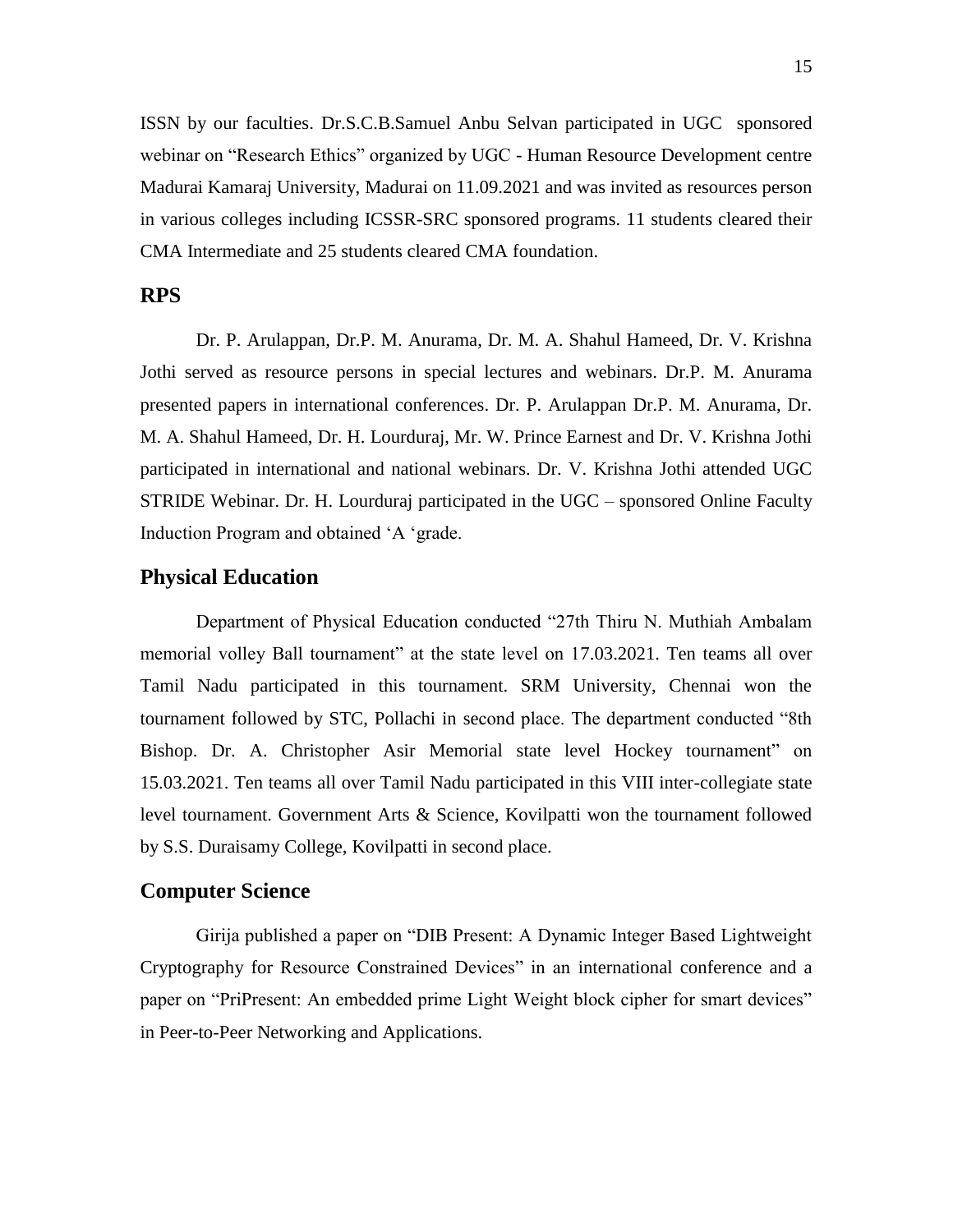## **Data Science**

Dr.A. John Sanjeev Kumar has filed a patent on Decision Support System using Business Intelligence and completed two MOOC Projects under IIT Bombay-Spoken Tutorial Project. Dr.A. John Sanjeev Kumar received certificates on MATLAB on ramp Certification, Machine Learning on ramp Certification and Deep Learning on ramp Certification. Mrs. D. Gandhimathi received certification on Data Visualization using Tableau. Dr.A.John Sanjeev Kumar published articles in four international journals and three papers in international conferences and delivered lectures in three colleges. Mrs.D.Gandhimathi published an article in an international journal.

# **Biochemistry**

C. Caleb Johnson Paranjothi, Dr. R.Jeyapandi, A. Helen Febial, J. Renuka, Dr.A.Surendran participated in international and national webinars, conferences and workshops. Dr.R.Jeyapandi and J.Renuka participated in online Faculty Development Programs and skill development programs. Dr. A.Surendran participated in a Faculty Development sponsored by TEQIP-III.

#### **BBA**

BBA department inaugurated "The Business Magnates club" on 25 January 2021 with Mr.S.V.Suraj Sundara Shankar, Managing partner of SVS foods; Madurai as chief guest. Each faculty members published one paper in the conferences that was held in the state. STAB Computer learning solution, Madurai came up with a program on "Digital Marketing" for the third-year students. I year BBA student (2020 Batch), Mr. K.Amar Chakravarthy won 5 Gold, 1 Silver and 2 Bronze medal in the 46th Tamil Nadu state shooting championship held in Chennai from 2nd March to 7th March 2021. A.Adarsh Subramanian (18BBA187) had been selected to be a member of the Villupuram Falcon Feathers in the Tamil Nadu Badminton Super League (TNBSL).

#### **BBA (Satellite)**

Business Administration, satellite campus had motivated first-year students of BBA Maritime Logistics to participate in the industry connect event organized by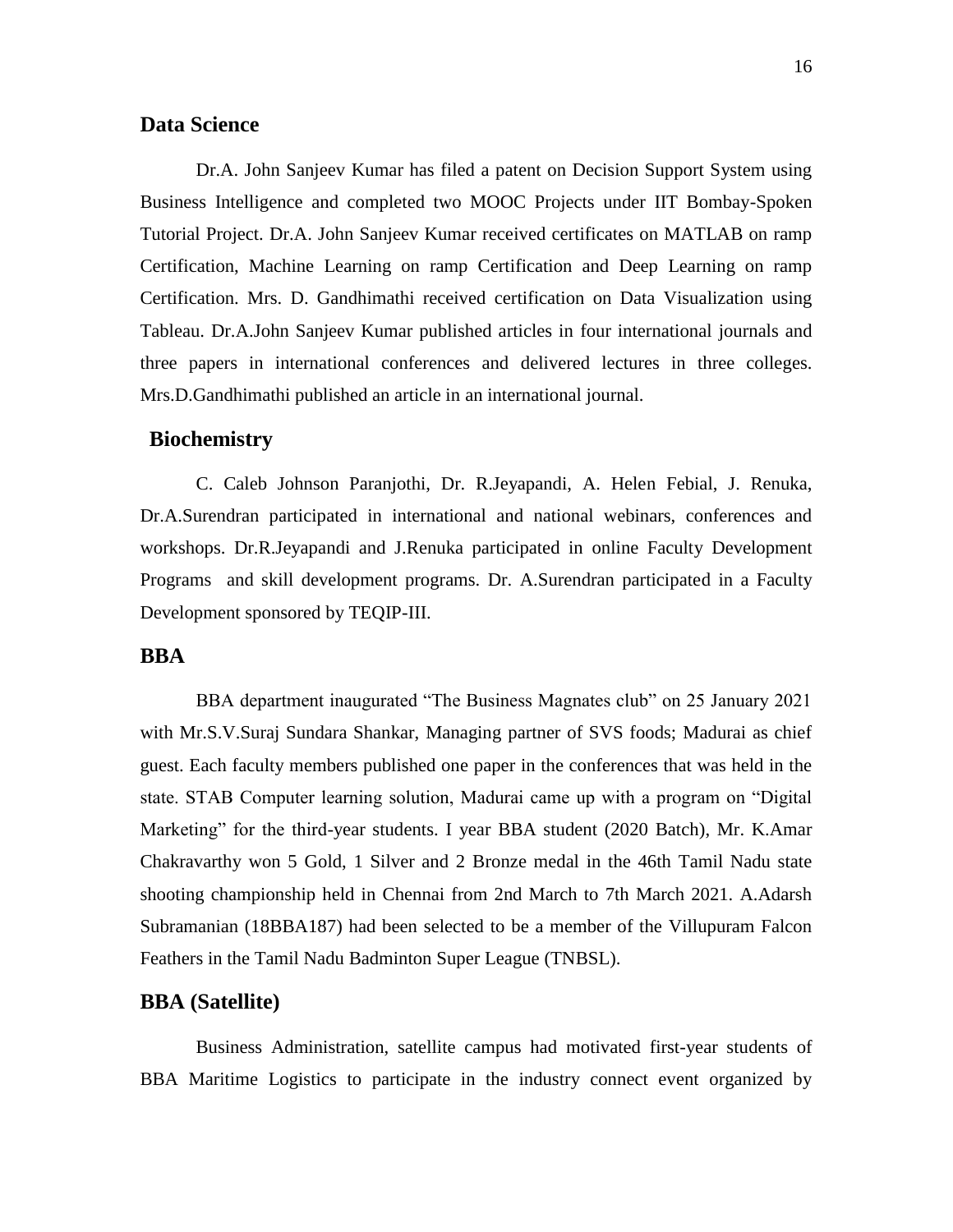Federation of Indian Chamber of Commerce and Industry (FICCI) an ISO 9001:2015 certified body on 02.03.2021 in which honourable Prime Minister of India had addressed the first day summit followed by industry doyens" knowledge sharing.

# **MBA**

Six webinars and a panel discussion on Inclusive Education were organized. Major portions of the syllabus were revised and a new elective on International Business Management was introduced from the academic year 2020-21. Vignesh, Dr. Vijay Mallik Raj, Ms. Josephine Alice Mary, Dr. Prakash participated in international and national webinars, workshops and faculty development programs and published papers in conferences and international journals.

# **MSW**

Department of social work in collaboration with International Justice Mission (IJM), Chennai organized a national level webinar on the theme "Human Trafficking and COVID-19" on 4th July 2020.In collaboration with YUVA Advocacy Forum, Chennai two workshops were organized through online on "Structure of Government", "Right to Information Act 2005" and "Laws Every Indian Citizen must know."

# **Psychology**

Dr. M.Suresh Kumar has delivered 138 keynote addresses and lectures in webinars organized by various institution including NIDM. Students had participated in 17 conferences, webinars and workshops and also presented a paper in international econference. An undergraduate student Aadya Kashyap has completed 2 internship programs

#### **Visual Communication**

Mr. Gideon Prem Singh was featured in *Dinamalar,* Tamil newspaper on 12.12.2021 and 14.09.2021 for his immense contribution to Tamil culture through the YouTube channel "Buffoon". Mr D Nagendran had worked for Relief work on Fiberglass for Modern City, Chatram bus stand, Trichy and Pillar arch on Fiberglass pattern in the form of Thirumalai Nayakar Mahal for Hotel Amsavalli, Madurai. Mr.Gideon Prem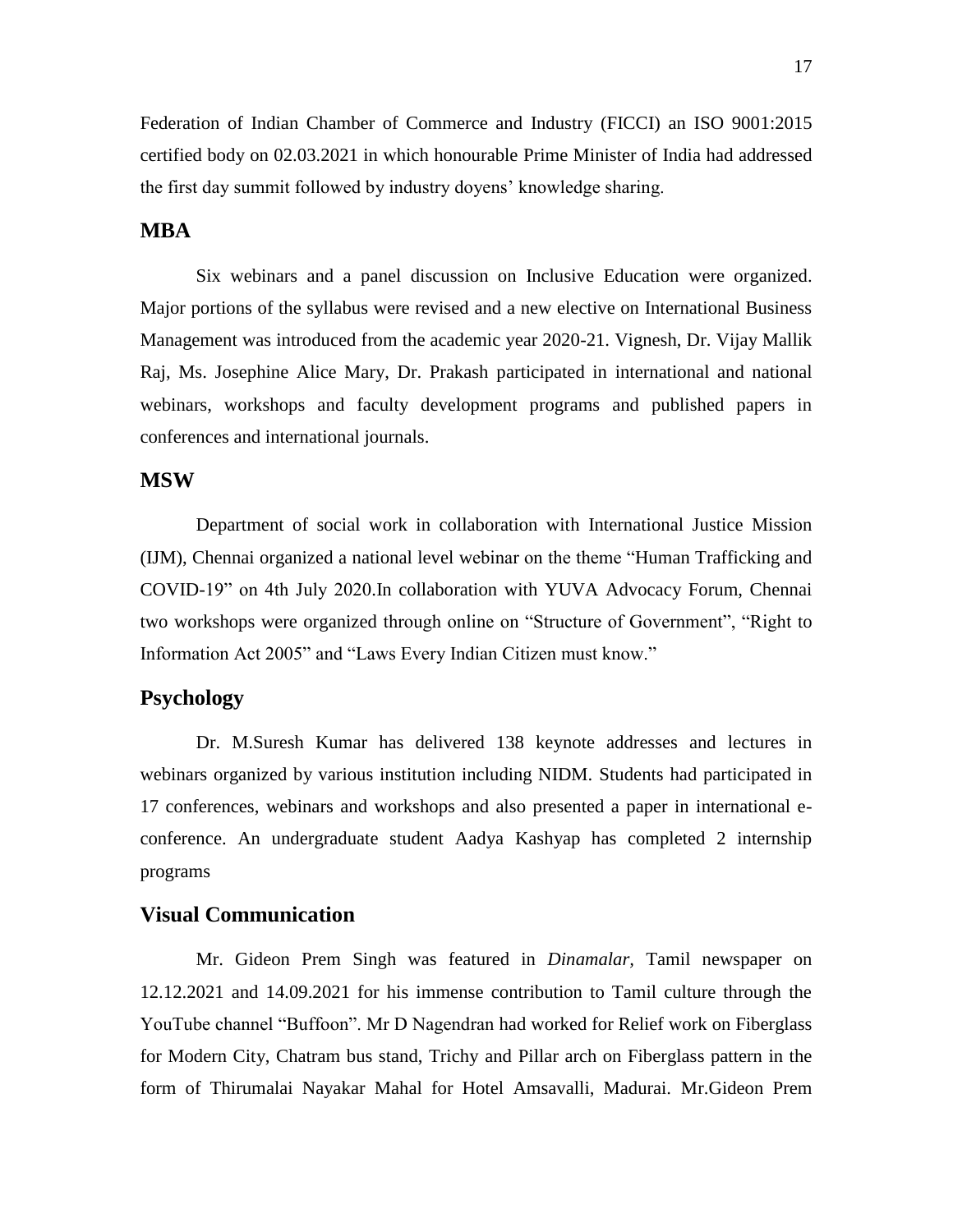Singh was invited as Chief guest for workshops and Audio Visual club inauguration at Lady Doak College, Madurai. Dr.Shourni Banerjee delivered online lectures in various colleges all around the nation. As a certified Factshala trainer, she had conducted Media and Information Literacy Trainings in 12 institutions and co-chaired international conferences. Dr T. Shylaja, Dr Shourini Banerjee, Ms. Sharon Ranjini, Mr Gideon Prem Singh, Ms.Sangareswari attended many webinars. Dr Shourini Banerjee, Dr.S. Spurgeon, Dr. Shanmuga Mohana had published articles in international journals and presented papers in national seminars. Dr. Shourini Banerjee published an article on "Hindi Television Commercials and the Male Target Audience: An Analytical Study" in UGC-CARE journal, *Purakala.*

#### **Food Science**

Mrs. Poornima Jeyasekaran, Dr. J. Gracia presented a paper in international and national conferences. Dr.K.Nithya and Mrs. Poornima Jeyasekaran published papers in journals. Dr.S.Priyadharshini submitted a sequence in NCBI Genbank. Dr. K. Nithya and Mrs. Poornima Jeyasekaran had been invited as guest speaker and resource person in webinars, online invited talk series. Mrs. Poornima Jeyasekaran chaired as a reviewer in International Journal of Health and Allied Sciences. Mrs. Poornima Jeyasekaran, Mrs. G.P. Soumini, Dr.J. Gracia, Mrs.C.Nalini, Ms.M.Neena, C.Angelin Monica, C.Venisda jonab Rani participated in international, national webinars and web conferences. Mrs. Poornima Jeyasekaran participated in international faculty development program and a national webinar organized by IQAC under UGC PARAMARSH Scheme on "E-Learning and MOOCs in Higher Education and New Roles of Teachers". The Department of Food Science & Nutrition has arranged a field trip for the III UG to Mr.Thiagarajan"s organic farm at Melur village for the value-added course "Organic and Terrace Farming".

#### **Information Technology**

Dr. N. Ravia Shabnam Parveen, Ms. J. Christy Jeeva Ratna, Ms. N. Gayathri, Ms. R. Ruth Belina, Mr. J. S. John Gladson Prabhu participated in various online faculty development programs, webinars and workshops. P.Vigneshan,19BIT84 was awarded twice in Cholan Book of World Records for 48 hrs Non Stop Relay Demonstration of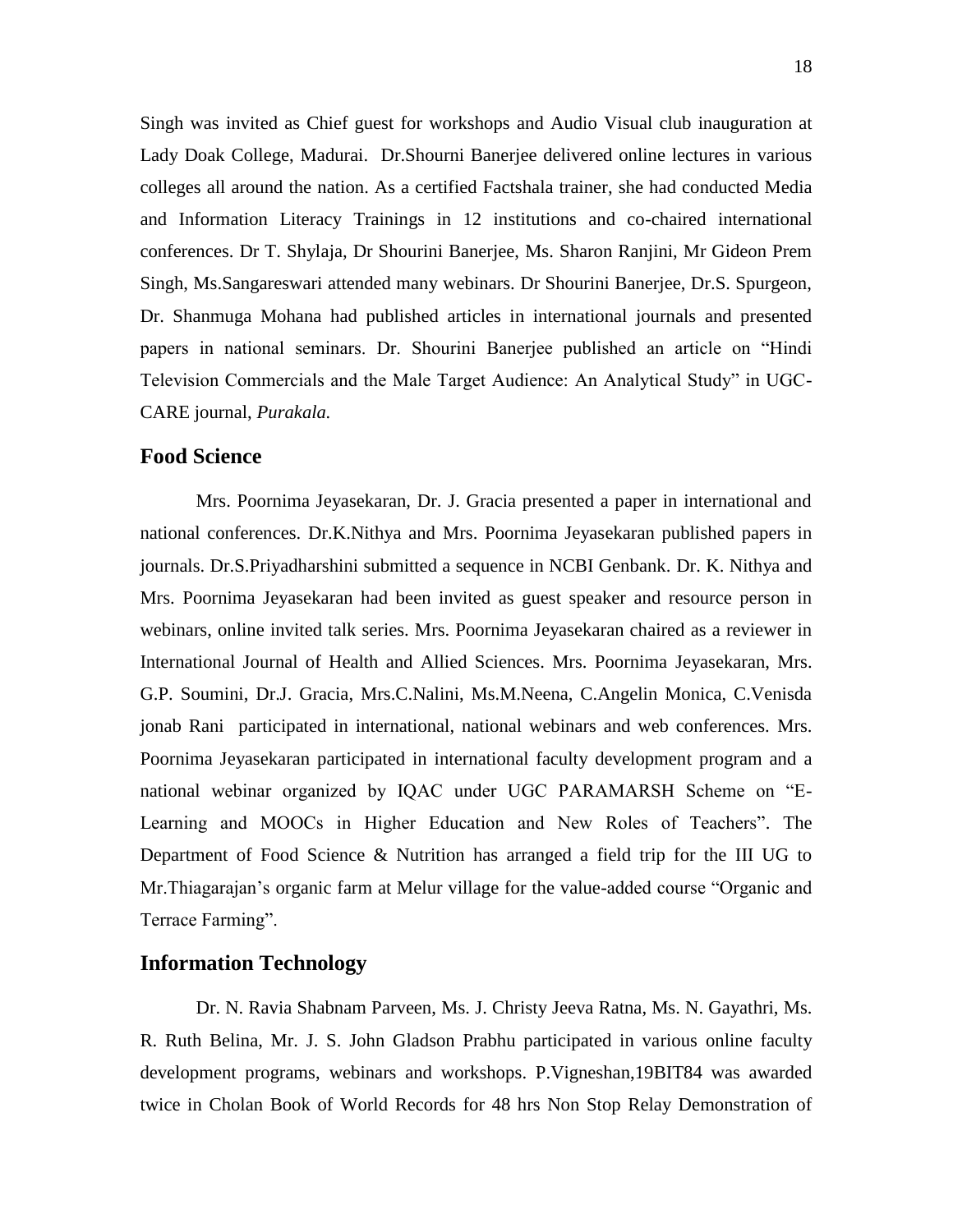Silambam (Rotating One Bamboo Stick) on 29.11.2020 and for The Longest Non-Stop Relay Demonstration of Silambam rotating performance along with stick fighting on 07.03.021

#### **Microbiology & Immunology**

A two-day virtual international conference and a national virtual conference (TNSCST Sponsored) were organized. The department also conducted e-quiz competitions, e-poster and collage competition. E-certificates were provided for the participants. 12 students have undergone internships to bridge up the gap between theoretical knowledge and industry application. Many students have attended the workshops, trainings and conferences in various institutes to gain working potential and improve knowledge.

# **MCA**

A Red Hat Certification Awareness Program was organized by MCA department on Feb 9, 2021.

# **IQAC**

The College has conducted an Orientation Programme to Mentee institutions on NAAC Accreditation Process during June, 2020. IQAC organized a national level webinar on "Teacher vs Learner: Impact of COVID'19 in Colleges" on 22.07.2020. 916 participants from all over India attended the webinar and participated in the interactive sessions. An online training on "Misinformation & Fact Checking of Covid19" was organized for students and faculty.

# **NSS**

The NSS of American College received an Appreciation Award from Madurai District Collector for Blood Donation Camps on  $15<sup>th</sup>$  August 2020 and an award from Government Hospital, Madurai for organizing a voluntary blood donation camp on November 2020. NSS Volunteers served as Tele – Medicine Counselling for Covid – 19 affected peoples from  $15<sup>th</sup>$  May to  $16<sup>th</sup>$  June 2021 organized by Madurai Corporation. They also volunteered in the Pulse Polio Campaign in four centers in Madurai and served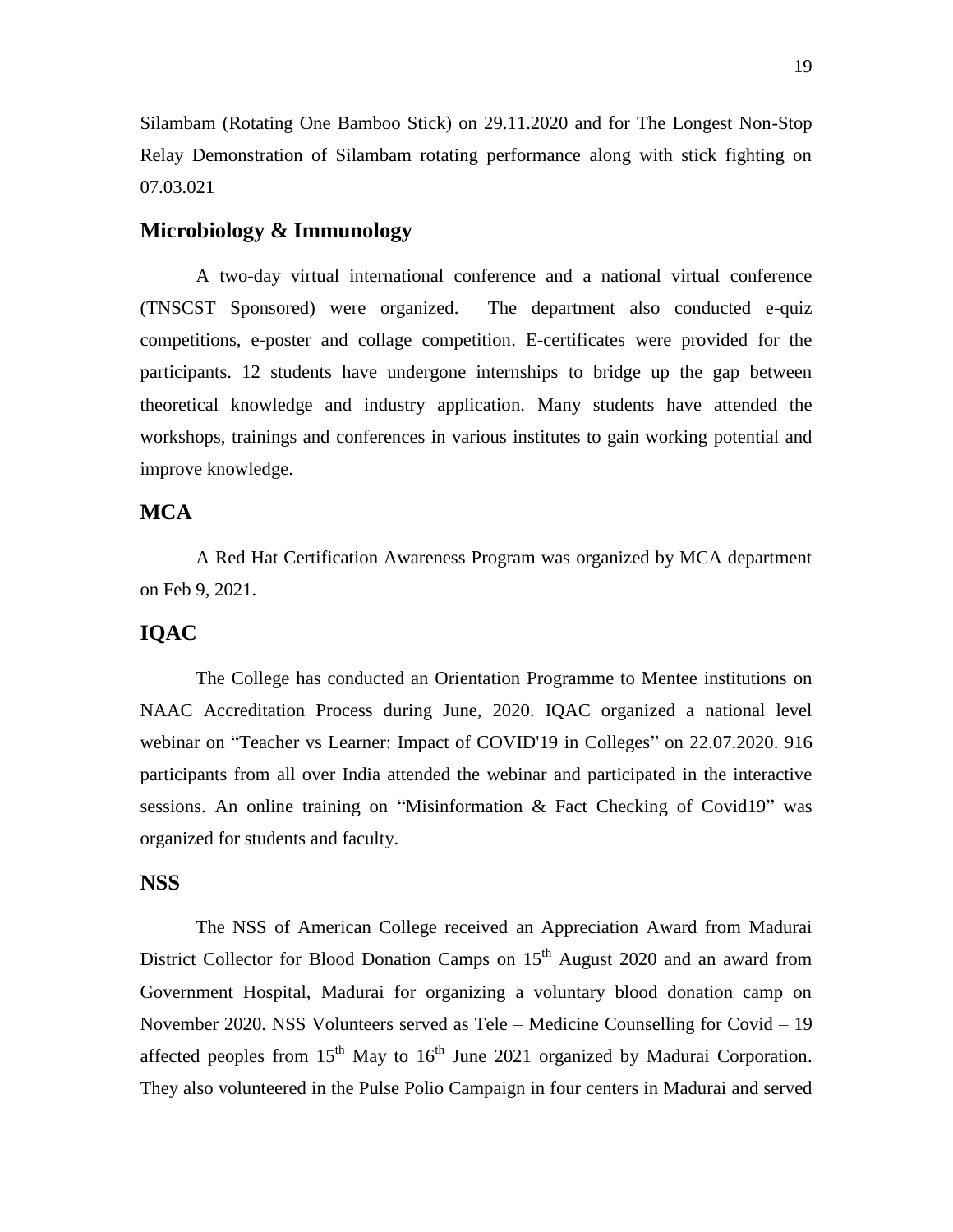as scribes in examinations for visually challenged students of institutions including OCPM Girls Higher Secondary School and AC Higher Secondary School, Madurai. They also volunteered to provide support to the City Traffic Police in regulating traffic in the Goripalayam signal. G.Mishma (19CHS31) participated in the NSS South Zone Pre - Republic Day Camp -2020 organized by Regional Directorate of NSS Chennai held at National College, Tiruchirappalli, Tamilnadu from  $27<sup>th</sup>$  November to  $6<sup>th</sup>$  December 2020.

## **NCC Army**

C/7 PLATOON NCC Army observed International Yoga Day on June 21,2020 and Kargil Vijay Diwas on 26 July 2020 through online mode. The National Cadet Corps of American college planted 30 saplings in College campus for "Tree Plantation" on June 05, 2020. Clean India programmed was conducted on 23rd November 2020 and various places in the college campus were cleaned by the cadets enthusiastically. On  $5<sup>th</sup>$  and  $6<sup>th</sup>$ March 2021, B Certificate examination was conducted by 2(TN) MED COY NCC at Thiayarajar College of Arts and Science. Four of our  $2<sup>nd</sup>$  year cadets attended the examination. On  $27<sup>th</sup>$  and  $28<sup>th</sup>$  March 2021, 'C' Certificate examination was conducted by 7(TN) BN NCC at The American College. 14 of our college cadets attended the examination.

## **NCC Air Wing**

Fg. Offr. Dr. T. Augustus Julian Lazmey, Department of Social Work was commissioned to the service in October 2021 after completing a PRCN training at OTA, Kamptee and IAF, Tambram. In the enrollment of 2021-2022 batch 35 cadets were enrolled. Among them 16 are women cadets. The NCC Air Wing Unit of the American College, Madurai observed the International Yoga Day virtually on 21.06.2021 in order to create an awareness on enhancing the function of lungs through yoga practice. A total of 15 women cadets participated in Combined Annual Training Camp 06.12.2021 to 15.12.2021, held at Idayapatti Madurai conducted by 8 TN Battalion NCC Kumbakonam

1. Flight Cadet S. Keren Nesarani of 20ENS participated in EBSB XII phase form  $04\frac{11}{2021}$  to  $09\frac{11}{2021}$  through online mode organised by 11TNSIGCOYNCC,Salem.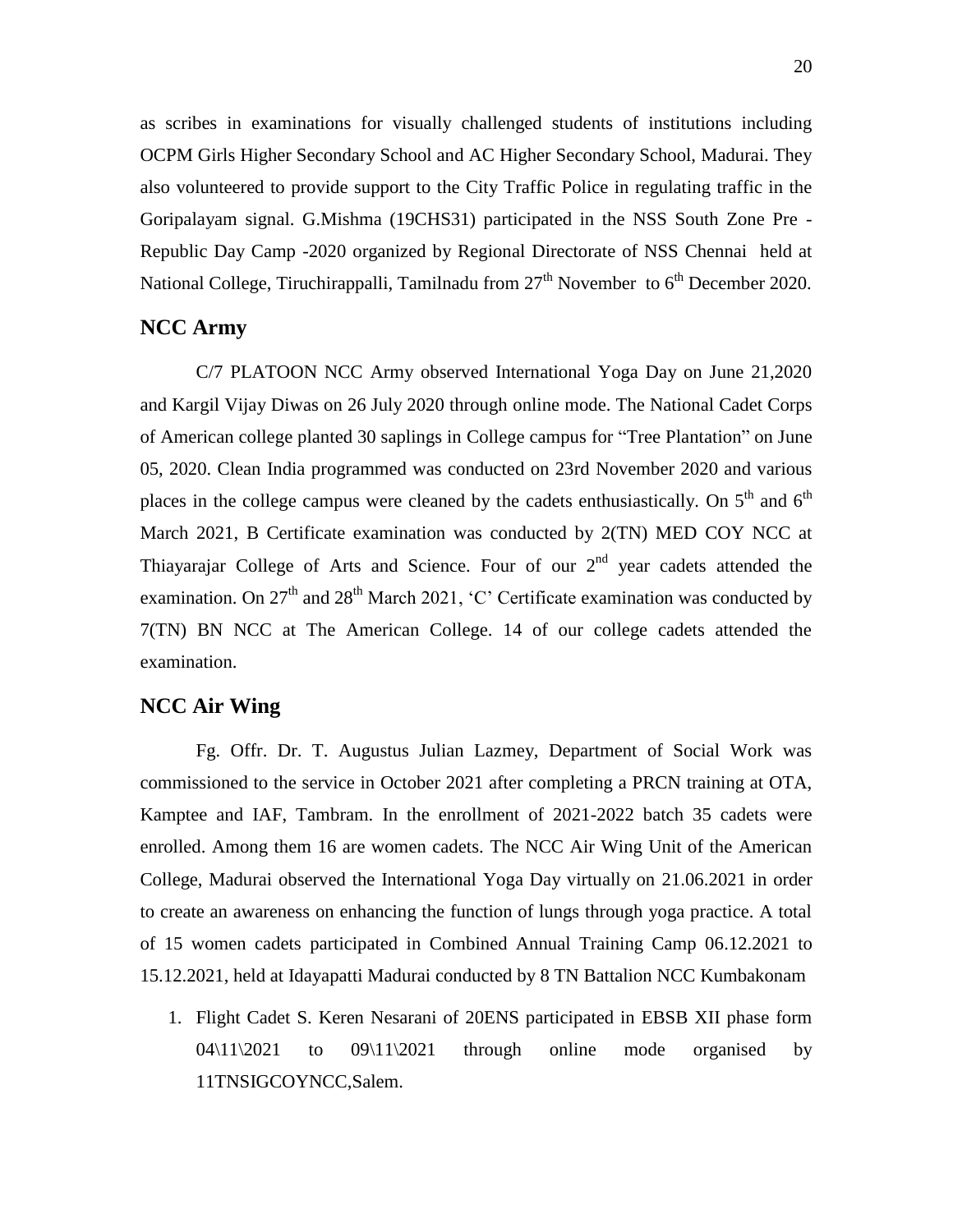- 2. Flight Cadet M Babu & Flight Cadet R Rajeswari Boi of 20HIS and 20PSY participated in Basic Leadership Camp and Advanced Leadership Camp held at Hindustan College of Engineering and Technology Coimbatore, Conducted by 2 TN Air SQN, Coimbatore.
- 3. Flight cadet M Babu , Flight Cadet, R Rajeswari Boi of 20HIS and 20PSY have participated in BLC 25.12.2021 to 04.12.2021 Held at Hindustan college engineering and Technology Coimbatore . Conducted by 2 TN Bty NCC, Coimbatore.

# **NCC Navy**

2TN NCC Naval Unit of the American College, Madurai observed International Yoga Day on 21.06.2020 and "Tree Plantation Pakhwada" on 22.07.2020. In collaboration with Dr.BGR Publications, Tuticorin conducted a Nation Population Day quiz through online for both public and student. In collaboration with Government of India, several programs were organised such as Fit India Moments, FWD Articles for Digital Forum by Institutions, Swatch Pakhwada, certificate course on life-skills and holistic well-being, Youth Parliament Webcast and PRCN 90 days training was conducted at NCC OTA, Kamptee, Maharashtra from Feb 8 2020to May 08 2021.

# **Service Learning Program**

In SLP online and offline classes were conducted on solid waste characteristics, its treatment and management

- 1. In Vaigai ecology program, webinars on Arivom Vaigai, Vaigai Restoration, Vaigai river and its pollution, water quality management, Vaigai in Tamil literacy, and Know your Vaigai and a debate on Vaigai Maduraiyin Varalaru were organized.
- 2. Covid awareness talk to SLP Village Ecology first year  $\&$  second year students and an online awareness program on "Psychological Preparedness to face COVID-19 Third Wave" were conducted. They also conducted a study of prevalence of anemia and diabetics in mentally challenged & shelter less women at New Creation Trust, Thiruvadhavur.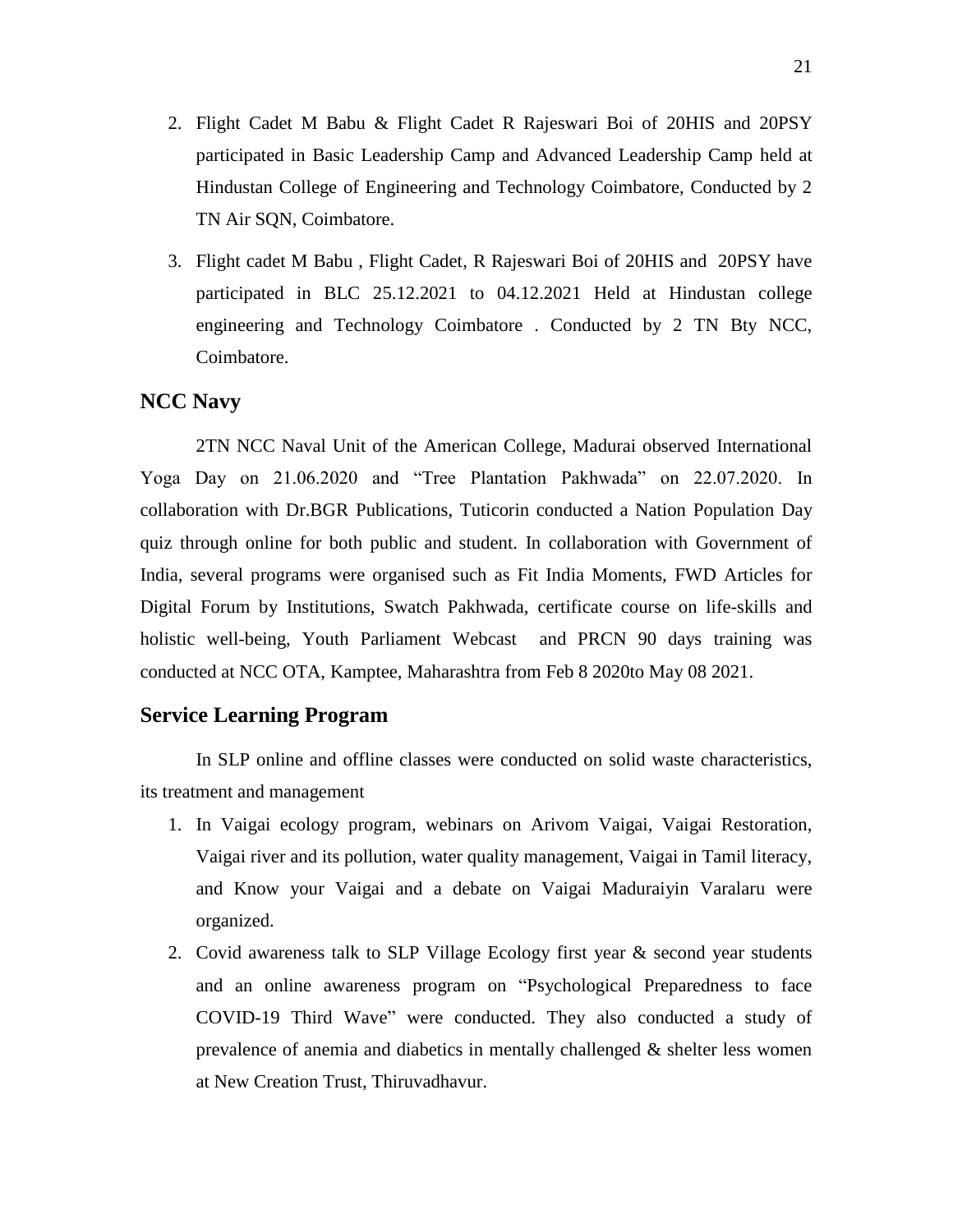- 3. School Extension Program organized a Corona virus awareness program for students of Joe Britto Educational and Social Trust to protect us from Covid 19 during this pandemic time and provided School kit, table mat to Joe Britto Educational and Social Trust students and also offered lunch. Around 40 students were benefited out of it. This program was held on 15 July 2021.
- 4. In association with Indian Academy of Pediatrics Madurai Branch & Research Centre, Child Support Work in Orphanages created Awareness on the Importance of Breast Feeding. They also conducted webinar, debates, online essay writing and drawing competition on the theme of children and senior citizens' wellbeing.

#### **Women's Forum**

Women"s Forum organized a state level webinar on "Lead the Life in style" on 1 Feb 2021. Dr. Patricia Sebastian, Professor in Radiation Oncology, CMC, Vellore addressed the women students and faculty about the healthy life. As a part of Women"s Day celebrations an international webinar was organized on 8 March 2021, Dr. Jothi Sophia, Principal, C.S.I. J.A College of Nursing, inaugurated the webinar and Dr. Rebecca Vedamanickam, Director of Selections, Haggai Institutes, gave a motivational talk on "The power to change the world".

#### **B.Voc (Data Science)**

Two Internship programs for I-year students on "Internship on Software Testing" and for II- year students on "Android App Development" were organised. 38 second year students and 2 Faculty attended Industrial Visit to Livewire Technologies Private Limited, Madurai on 21.10.2021. G.Rishi, 20ADS14 attended a one-month internship program from 19th Oct, 2021 in OptiSol Business Solutions Pvt. Ltd., Madurai Branch.

## **B.Voc (Industrial Biotechnology)**

Dr. S. Priyadharshini, Mr. M. Sri Aravind Lal, Ms.A. Zibia Kasturi Gratia published articles in international journals and submitted sequence in NCBI Gen bank. Dr.S.Priyadharshini and Ms.A. Zibia Kasturi participated in international and national conferences. Dr.S.Priyadharshini chaired as reviewer in 9 journals. 22 students have undergone Internship program in various prestigious institutions.